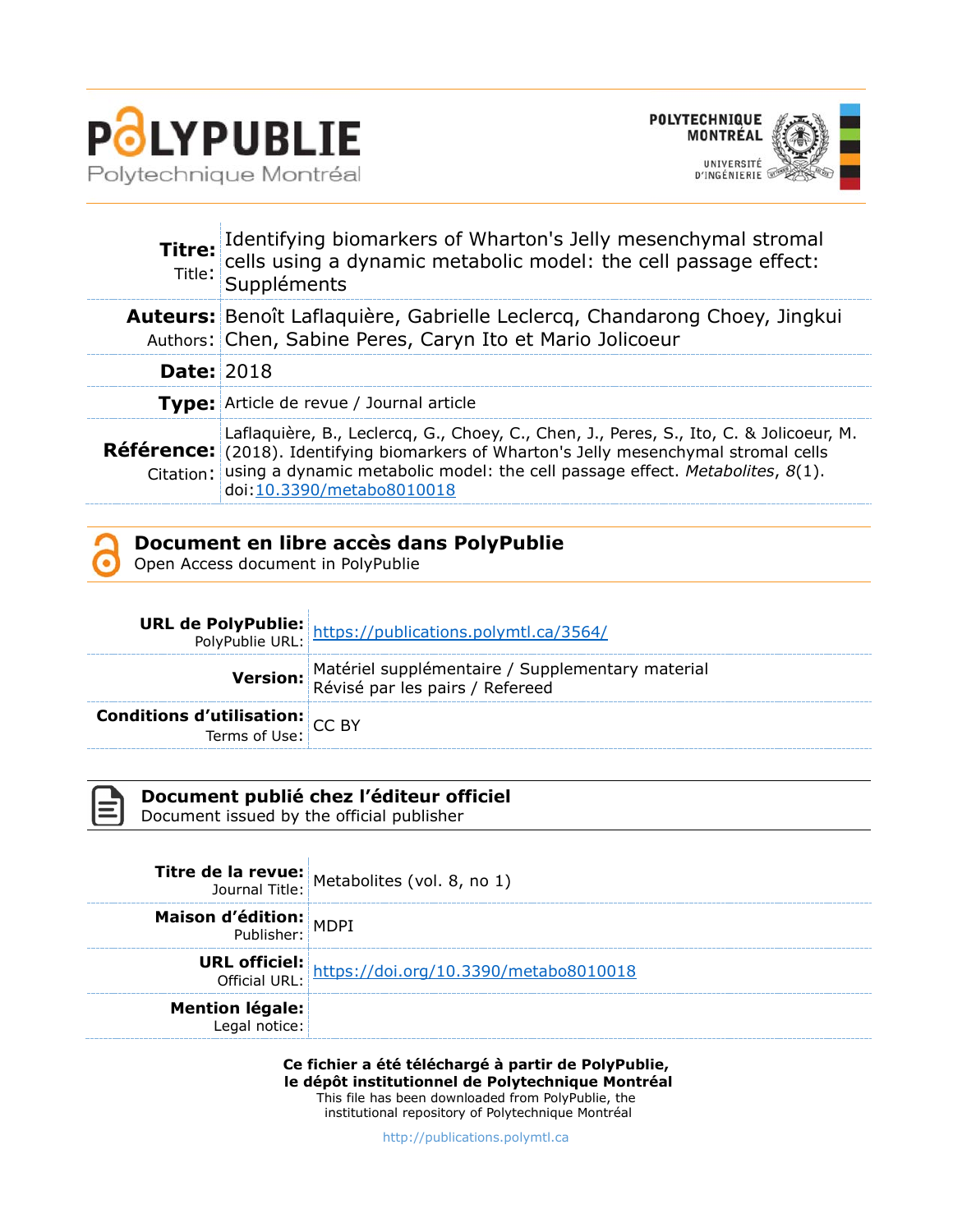



# **Supplementary Materials: Identifying biomarkers** of Wharton's Jelly mesenchymal stem cells using a dynamic metabolic model: The cell passage effect

Benoît Laflaquiere, Gabrielle Leclercq, Chandarong Choey, Jingkui Chen, Sabine Peres, Caryn Ito, Mario Jolicoeur

| Reaction<br>number | Reaction     | Reaction                                                                                                                                   |  |  |  |  |
|--------------------|--------------|--------------------------------------------------------------------------------------------------------------------------------------------|--|--|--|--|
|                    | name         |                                                                                                                                            |  |  |  |  |
| $\mathbf{1}$       | AAtoSUC      | ELYS + EILE + ELEU + EVAL + ETYR + 7 AKG + ATP + 9 NAD +<br>$2$ NADP => $4$ GLU + $3$ SUC + MAL + $8$ ACCOA + ADP + $9$ NADH<br>$+2$ NADPH |  |  |  |  |
| 2                  | AK           | $ATP + AMP \Rightarrow 2 ADP$                                                                                                              |  |  |  |  |
| 3                  | <b>AKGDH</b> | $AKG + NAD \Rightarrow SCOA + NADH$                                                                                                        |  |  |  |  |
| $\overline{4}$     | <b>ALATA</b> | $GLU + PYR = AKG + EALA$                                                                                                                   |  |  |  |  |
| 5                  | ARG1         | $ARG \Rightarrow UREA + ORN$                                                                                                               |  |  |  |  |
| 6                  | <b>ARGt</b>  | $EARG + ATP \Rightarrow ARG + ADP$                                                                                                         |  |  |  |  |
| 7                  | <b>ASL</b>   | $AS \Rightarrow FUM + ARG$                                                                                                                 |  |  |  |  |
| $\,8\,$            | <b>ASN</b>   | $ASN = ASP + NH4$                                                                                                                          |  |  |  |  |
| 9                  | <b>ASNt</b>  | $EASN + ATP \Rightarrow ASN + ADP$                                                                                                         |  |  |  |  |
| 10                 | ASPt         | $EASP + ATP \Rightarrow ASP + ADP$                                                                                                         |  |  |  |  |
| 11                 | <b>ASS</b>   | $CTR + ASP + ATP \Rightarrow AS + AMP$                                                                                                     |  |  |  |  |
| 12                 | <b>ASTA</b>  | $ASP + AKG = OXA + GLU$                                                                                                                    |  |  |  |  |
| 13                 | ATPase       | $ATP \Rightarrow ADP$                                                                                                                      |  |  |  |  |
| 14                 | <b>CITS</b>  | $CIT + NAD \Rightarrow AKG + NADH$                                                                                                         |  |  |  |  |
| 15                 | <b>CK</b>    | $ADP + PCr = ATP + Cr$                                                                                                                     |  |  |  |  |
| 16                 | <b>CS</b>    | $ACCOA + OXA \Rightarrow CIT$                                                                                                              |  |  |  |  |
| 17                 | <b>FUM</b>   | $FUM \Rightarrow MAL$                                                                                                                      |  |  |  |  |

Table S1. Reaction equations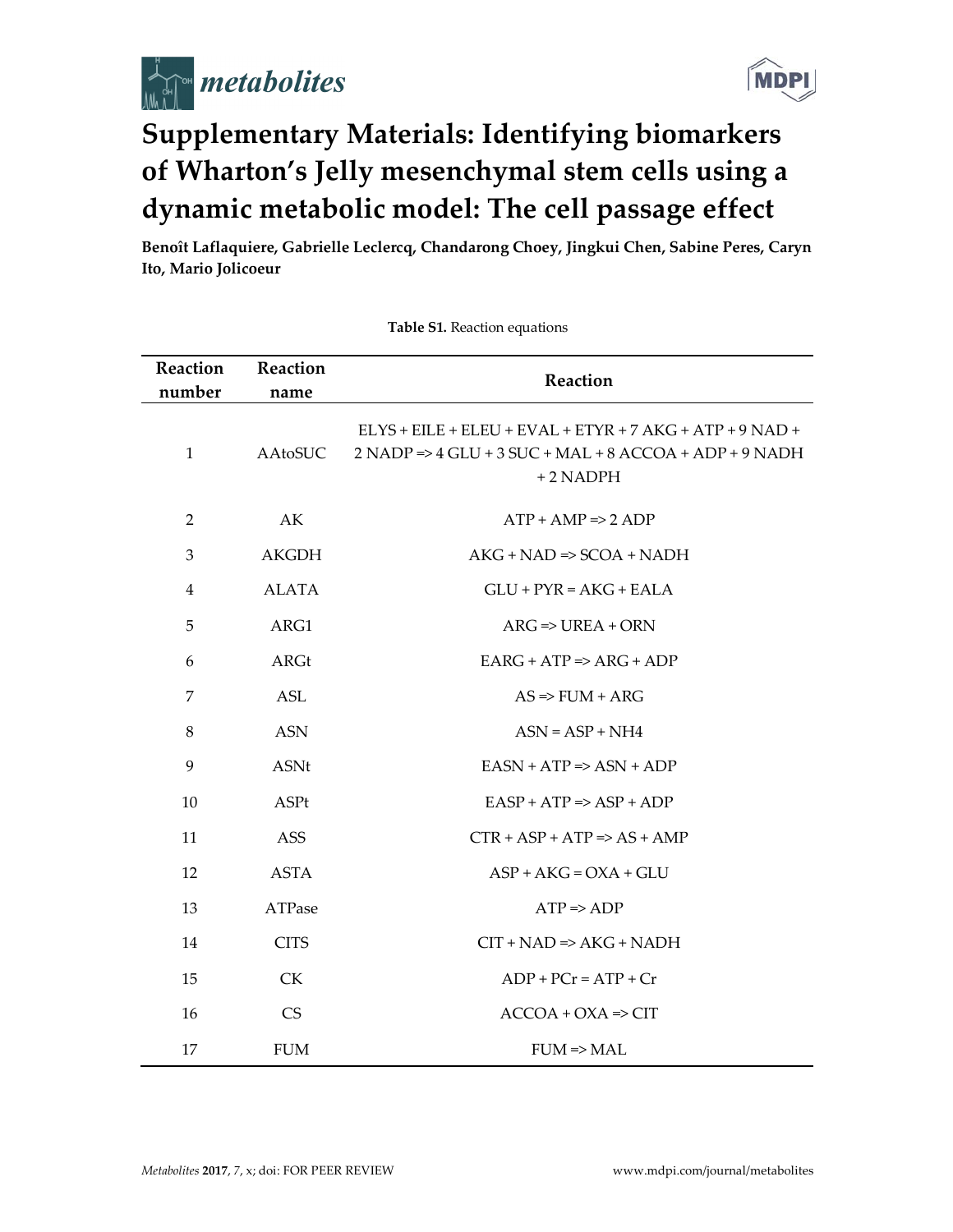| <b>Reaction</b><br>number | Reaction<br>name | Reaction                                                                                                                                                                                                                                                                                                                                                         |  |  |
|---------------------------|------------------|------------------------------------------------------------------------------------------------------------------------------------------------------------------------------------------------------------------------------------------------------------------------------------------------------------------------------------------------------------------|--|--|
| 18                        | G6PDH            | $G6P + 2$ NADP => R5P + 2 NADPH                                                                                                                                                                                                                                                                                                                                  |  |  |
| 19                        | <b>GLDH</b>      | $GLU + NAD = AKG + NADH + NH4$                                                                                                                                                                                                                                                                                                                                   |  |  |
| 20                        | <b>GLN</b>       | $GLN = NH4 + GLU$                                                                                                                                                                                                                                                                                                                                                |  |  |
| 21                        | <b>GLNt</b>      | $EGLN + ATP \Rightarrow GLN + ADP$                                                                                                                                                                                                                                                                                                                               |  |  |
| 22                        | GLUt             | $GLU + ADP \Rightarrow EGLU + ATP$                                                                                                                                                                                                                                                                                                                               |  |  |
| 23                        | GLYt             | $EGLY + ATP \Rightarrow GLY + ADP$                                                                                                                                                                                                                                                                                                                               |  |  |
| 24                        | growth           | $0.06$ EALA + $0.04$ EARG + $0.03$ EASN + $0.04$ EASP + $0.02$ ECYS +<br>$0.03$ EGLN + $0.04$ EGLU + $0.06$ EGLY + $0.02$ EHIS + $0.03$ EILE +<br>$0.06$ ELEU + $0.06$ ELYS + $0.01$ EMET + $0.02$ EPHE + $0.03$ EPRO +<br>$0.05$ ESER + $0.04$ ETHR + $0.005$ ETRP + $0.02$ ETYR + $0.04$ EVAL +<br>$3.78$ ATP + 0.03 G6P + 0.03 R5P + 0.09 CIT => X + 3.78 ADP |  |  |
| 25                        | <b>HISARGTA</b>  | $EHIS + EARG + AKG \Rightarrow 4 GLU + NH4$                                                                                                                                                                                                                                                                                                                      |  |  |
| 26                        | HK               | $EGLC + ATP \Rightarrow G6P + ADP$                                                                                                                                                                                                                                                                                                                               |  |  |
| 27                        | <b>IDO</b>       | $ETRP \Rightarrow KYN$                                                                                                                                                                                                                                                                                                                                           |  |  |
| 28                        | iNOS             | $ARG + NADP \Rightarrow CTR + NADPH + NO$                                                                                                                                                                                                                                                                                                                        |  |  |
| 29                        | <b>KOT</b>       | $KYN + AKG \Rightarrow KYT + GLU$                                                                                                                                                                                                                                                                                                                                |  |  |
| 30                        | <b>LDH</b>       | $PYR + NADH \Rightarrow ELAC + NAD$                                                                                                                                                                                                                                                                                                                              |  |  |
| 31                        | leak             | $2$ NADH $\Rightarrow$ 2 NAD                                                                                                                                                                                                                                                                                                                                     |  |  |
| 32                        | ME               | $MAL + NAD \Rightarrow PYR + NADH$                                                                                                                                                                                                                                                                                                                               |  |  |
| 33                        | <b>MLD</b>       | $MAL + NAD \Rightarrow OXA + NADH$                                                                                                                                                                                                                                                                                                                               |  |  |
| 34                        | <b>NADPHox</b>   | $NADPH \Rightarrow NADP$                                                                                                                                                                                                                                                                                                                                         |  |  |
| 35                        | <b>NAT</b>       | $2 R5P + 2 ATP + GLN \Rightarrow NAD + AMP + GLU$                                                                                                                                                                                                                                                                                                                |  |  |
| 36                        | <b>NHG</b>       | $NAD + ATP \Rightarrow NADP + ADP$                                                                                                                                                                                                                                                                                                                               |  |  |
| 37                        | <b>OCT</b>       | $ORN \Rightarrow CTR$                                                                                                                                                                                                                                                                                                                                            |  |  |
| 38                        | PC               | $PYR + ATP \Rightarrow OXA + ADP$                                                                                                                                                                                                                                                                                                                                |  |  |

**Table S1.** Reaction equations (continued)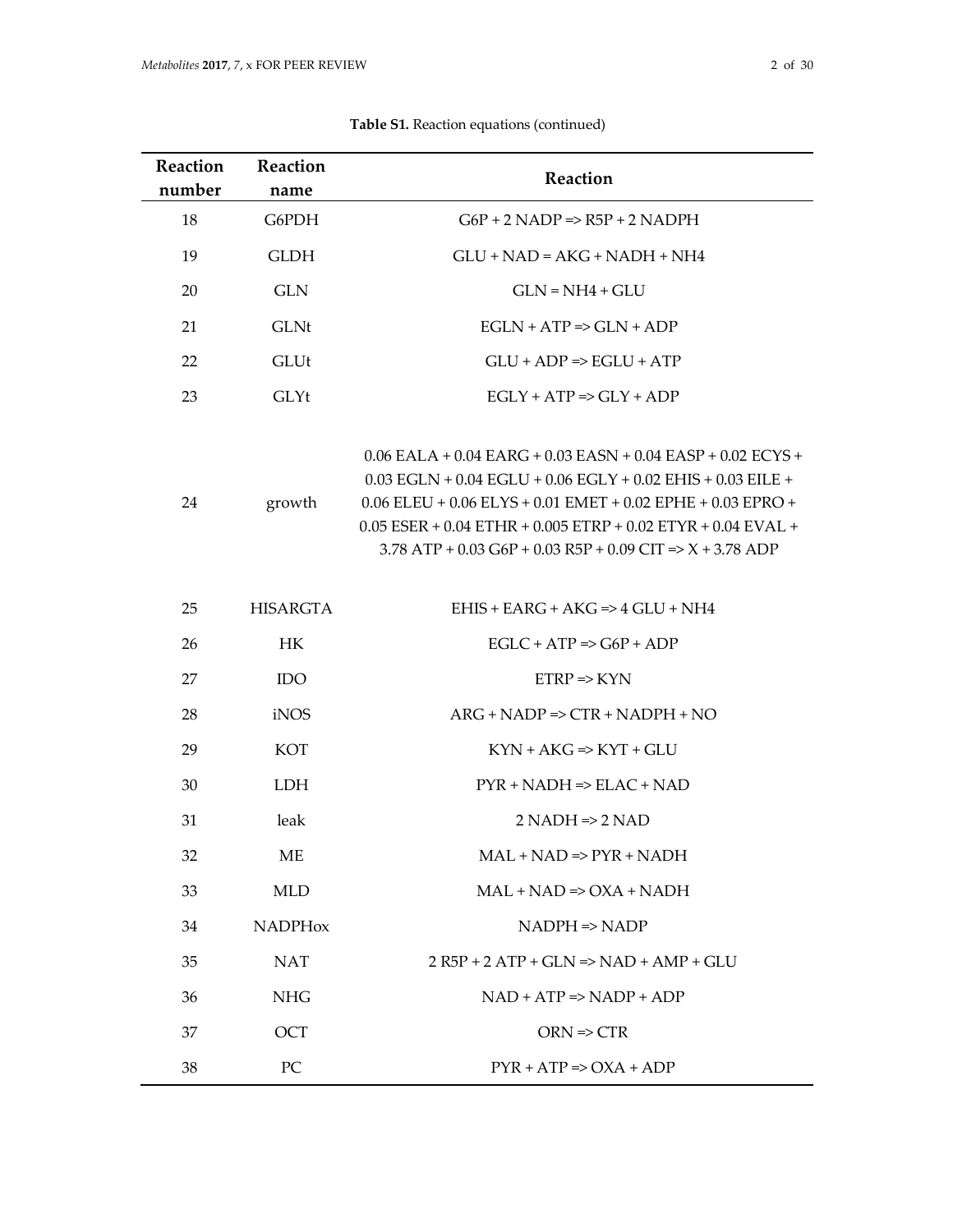| <b>Reaction</b><br>number | Reaction<br>name | Reaction                                                                       |
|---------------------------|------------------|--------------------------------------------------------------------------------|
| 39                        |                  | $PYR + NAD \Rightarrow ACCOA + NADH$                                           |
| 40                        | <b>PFK</b>       | $F6P + ATP \Rightarrow 2 GAP + ADP$                                            |
| 41                        | PGI              | $G6P = F6P$                                                                    |
| 42                        | <b>PGK</b>       | $GAP + ADP + NAD \Rightarrow PEP + ATP + NADH$                                 |
| 43                        | PK               | $PEP + ADP \Rightarrow PYR + ATP$                                              |
| 44                        | PPRibP           | $R5P + 2 GLN + ASP + GI.Y + 5 ATP \Rightarrow 2 GLU + FIJM + 4 ADP + 2$<br>AMP |
| 45                        | resp             | $2 NADH + 4 ADP \Rightarrow 2 NAD + 4 ATP$                                     |
| 46                        | <b>SCOAS</b>     | $SCOA + ADP \Rightarrow ATP + SUC$                                             |
| 47                        | SDH.             | $SUC + 0.66 NAD + ADP \Rightarrow FIIM + 0.66 NADH + ATP$                      |
| 48                        | <b>SDHH</b>      | $ESER \Rightarrow PYR + NH4$                                                   |
| 49                        | TK               | $3 R5P \Rightarrow 2 F6P + GAP$                                                |

|  |  | Table S1. Reaction equations (continued) |  |
|--|--|------------------------------------------|--|
|--|--|------------------------------------------|--|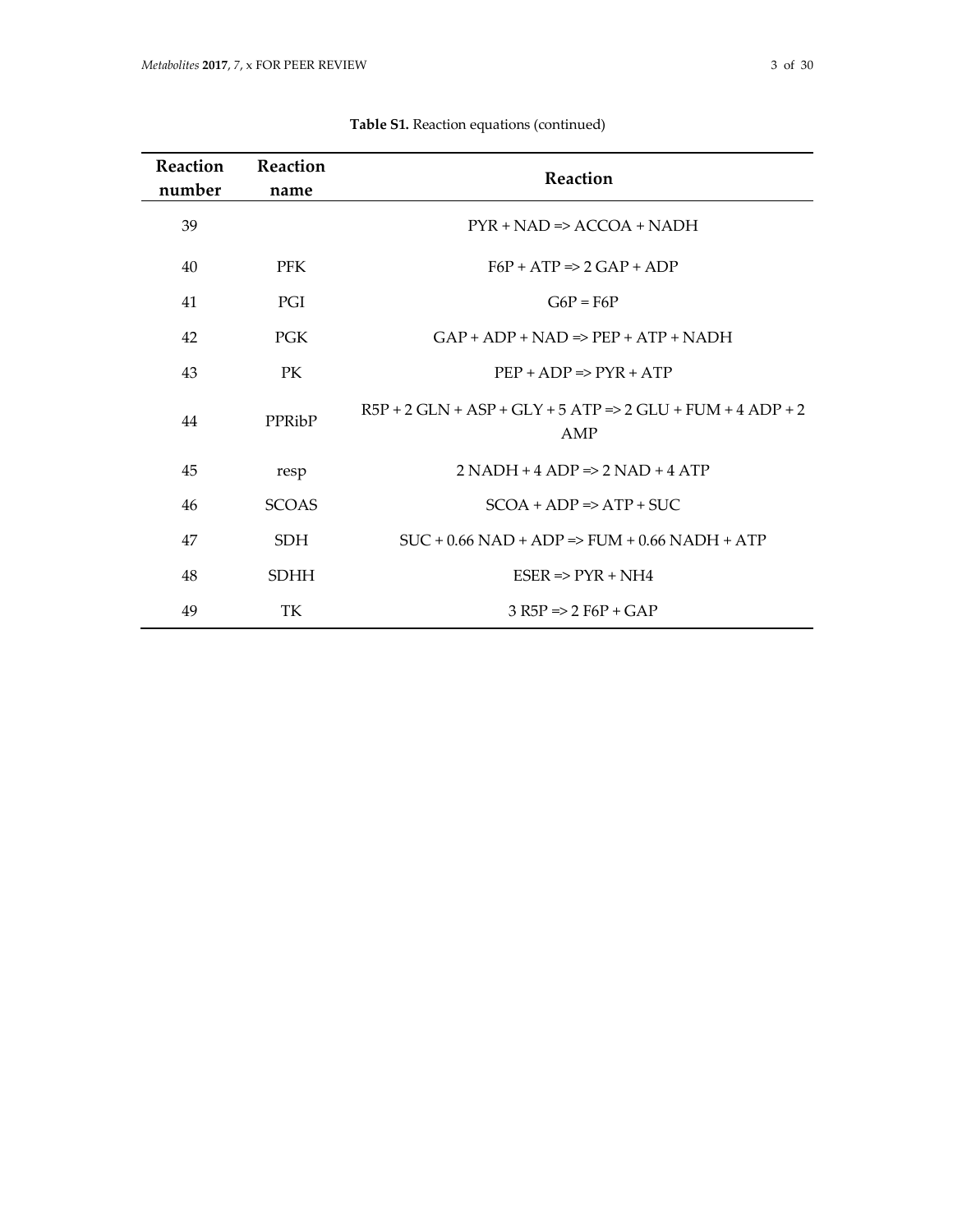|                       | <b>Used</b>    | Determined      |                       | <b>Used</b>     | Determined             |
|-----------------------|----------------|-----------------|-----------------------|-----------------|------------------------|
| <b>Step</b><br>number | metabolite     | reactions       | <b>Step</b><br>number | metabolite      | reactions              |
| $\mathbf{1}$          | $\chi$         | growth          | 24                    | <b>ASN</b>      | <b>ASN</b>             |
| $\overline{2}$        | PCr            | <b>CK</b>       | 25                    | ASP             | <b>ASTA</b>            |
|                       | <b>EGLC</b>    |                 |                       |                 | CS & PDH               |
| 3                     |                | HK              | 26                    | <b>ACCOA</b>    |                        |
| $\overline{4}$        | <b>ELAC</b>    | LDH             | 27                    | <b>CIT</b>      | <b>CITS</b>            |
| 5                     | <b>ETRP</b>    | <b>IDO</b>      | 28                    | <b>AKG</b>      | <b>AKGDH &amp; GLD</b> |
| 6                     | <b>KYN</b>     | <b>KOT</b>      | 29                    | <b>SCOA</b>     | <b>SCOAS</b>           |
| 7                     | <b>ELEU</b>    | <b>AAtoSUC</b>  | 30                    | <b>SUC</b>      | <b>SDH</b>             |
| 8                     | <b>EHIS</b>    | <b>HISARGTA</b> | 31                    | NH <sub>4</sub> | <b>GLN</b>             |
| 9                     | <b>EGLY</b>    | GLYt            | 32                    | <b>FUM</b>      | <b>FUM</b>             |
| 10                    | <b>UREA</b>    | ARG1            | 33                    | <b>GLN</b>      | <b>NAT</b>             |
| 11                    | NO             | iNOS            | 34                    | AMP             | AK                     |
| 12                    | R5P            | PPRibP          | 35                    | G6P             | G6PDH & PGI            |
| 13                    | R5P            | NAT.            | 36                    | <b>NADPH</b>    | <b>NADPHox</b>         |
| 14                    | <b>EARG</b>    | <b>ARGt</b>     | 37                    | <b>NADP</b>     | NHG                    |
| 15                    | <b>EGLU</b>    | <b>GLUt</b>     | 38                    | F6P             | PFK & TK               |
| 16                    | <b>EGLN</b>    | <b>GLNt</b>     | 39                    | <b>GAP</b>      | <b>PGK</b>             |
| 17                    | <b>EALA</b>    | <b>ALATA</b>    | 40                    | PEP             | PK                     |
| 18                    | <b>ESER</b>    | <b>SDHH</b>     | 41                    | R5P             | EP                     |
| 19                    | <b>EASN</b>    | <b>ASNt</b>     | 42                    | <b>MAL</b>      | ME & MLD               |
| 20                    | <b>EASP</b>    | ASPt            | 43                    | <b>OXA</b>      | PC                     |
| 21                    | <b>ORN</b>     | <b>OCT</b>      | 44                    | ADP             | ATPase & resp          |
| 22                    | <b>CTR</b>     | <b>ASS</b>      | 45                    | <b>NAD</b>      | leak                   |
| 23                    | <b>AS</b> ·ARG | <b>ASL</b>      |                       |                 |                        |

## **Table S2**. Successive steps for model calibration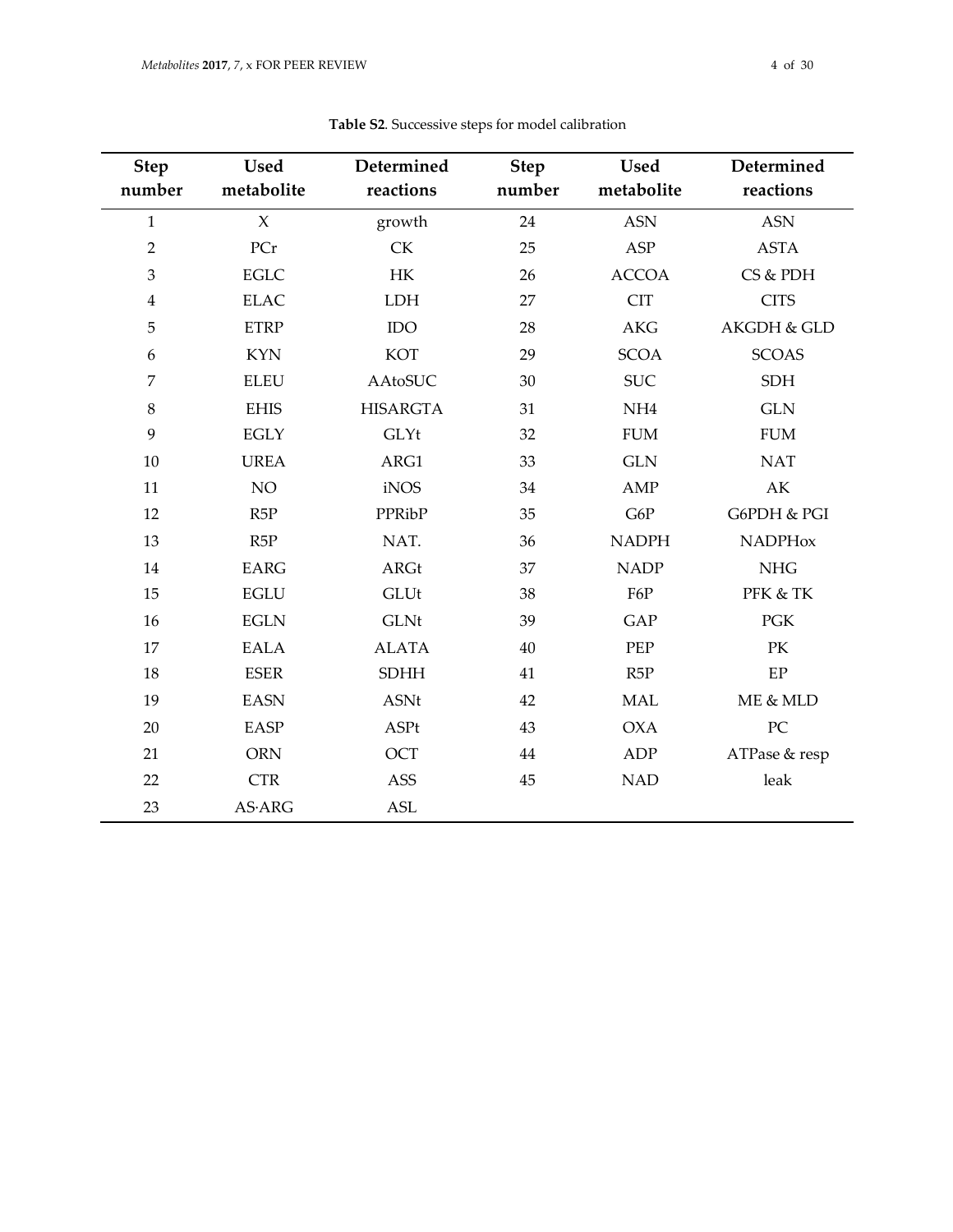

**Figure S1**. Experimental data and model simulation of cofactors and nucleotides concentrations· (A) Nicotinamide adenine dinucleotide concentration; (B) Nicotinamide adenine dinucleotide H concentration; (C) Nicotinamide adenine dinucleotide phosphate concentration; (D) Nicotinamide adenine dinucleotide phosphate H concentration; (E) Adenosine triphosphate concentration; (F) Adenosine diphosphate concentration; (G) Adenosine monophosphate concentration.  $\blacksquare$  are P4 cells experimental data,  $\bullet$  are P9 cells experimental· Data Average values are shown for both passages (n=3). Blue line is P4 cells simulation, red line is P9 cells simulation.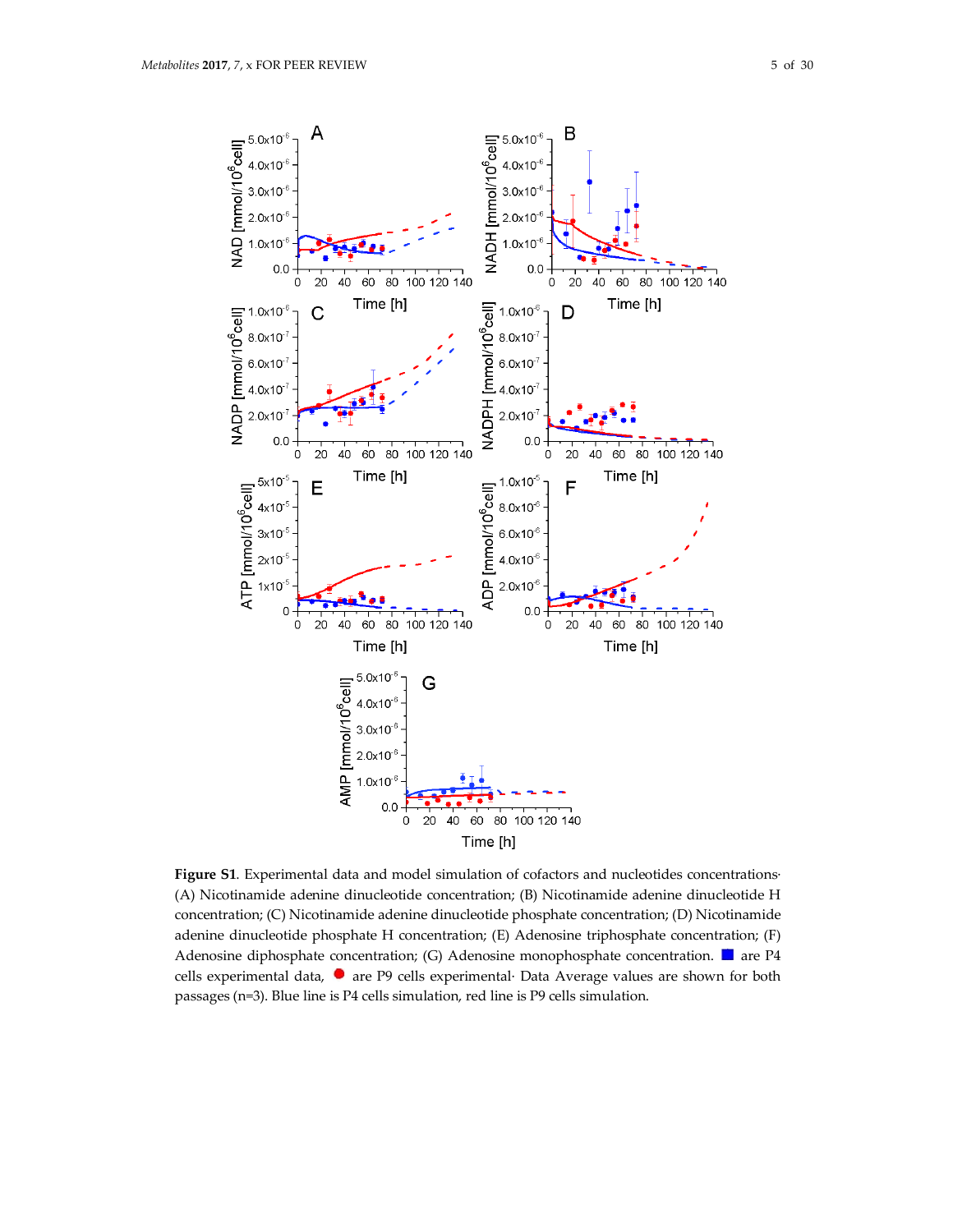



#### Parameters **Values Values** Parameters Units Units mmol·10-6cells·h-1  $km_{growth_{EPHE}}$  $1.60 \times 10^{-02}$  $6.20 \times 10^{-04}$  $mM$  $vmax_{AAtosUC}$  $km_{growthEPRO}$  $1.00 \times 10^{-02}$  $1.92 \times 10^{-04}$ mmol·10-6cells-h-1 mM  $\nu max_{AK}$ mmol·10-6cells-h-1  $km_{growthESER}$  $1.53 \times 10^{-03}$  $1.10 \times 10^{-03}$  $\mathit{vmax}_{\alpha\kappa\varsigma\sigma\mu}$ mM mmol·10-6cells-h-1  $9.60 \times 10^{-03}$  $km_{growthETHR}$  $1.09 \times 10^{-04}$  $mM$  $vmax_{ALATA}$  $1.88 \times 10^{-04}$ mmol·10-6cells-h-1  $Km_{growth_{ETYR}}$  $1.20 \times 10^{-02}$ mM  $vmax_{ARG1}$ mmol·10-6cells-h-1  $km_{growth_{EVAL}}$  $1.30 \times 10^{-02}$  $vmax_{ARGt}$  $5.15 \times 10^{-05}$  $mM$  $km_{growth_{G6P}}$  $1.33 \times 10^{-04}$ mmol·10-6cells-h-1  $9.90 \times 10^{-13}$ mmol·10-6cells  $\nu max_{ASL}$ mmol·10-6cells-h-1  $km_{arowth_{R5P}}$  $\nu max_{ASN}$  $5.00 \times 10^{-06}$  $5.82 \times 10^{-12}$ mmol·10-6cells  $km_{HISARGTA_{AKG}}$  $5.47 \times 10^{-06}$ mmol·10-6cells-h-1  $5.49 \times 10^{-06}$ mmol·10-6cells  $\mathit{vmax}_{\mathit{asht}}$  $km_{HISARGTA_{EARG}}$ mmol·10-6cells-h-1  $9.29 \times 10^{-12}$  $4.00 \times 10^{-01}$ mM  $vmax_{ASPL}$ mmol·10-6cells-h-1  $km_{HISARGTA_{EHIS}}$  $1.20 \times 10^{-03}$  $1.50 \times 10^{-01}$ mM  $\nu max_{ASS}$  $km$ <sub>HKATP</sub>  $8.90 \times 10^{-07}$  $mmol·10$ <sup>-6</sup>cells $\cdot$ h<sup>-1</sup>  $6.00 \times 10^{-05}$  $\sqrt{ }$  $\mathit{vmax}_{\mathit{ASTA}}$  $km$ <sub>HKEGLC</sub>  $6.64 \times 10^{-03}$ mmol·10-6cells-h-1 5.00 mM  $vmax$ <sub>ATPase</sub>  $ki_{HK_{G6P}}$  $1.08 \times 10^{-03}$ mmol·10-6cells·h-1  $1.00 \times 10^{-07}$ mmol·10<sup>-6</sup>cells  $vmax_{CITS}$  $ka_{HK_{AMP_{ATP}}}$ mmol·10<sup>-6</sup>cells·h<sup>-1</sup>  $1.00 \times 10^{-02}$  $2.04 \times 10^{-06}$  $\sqrt{ }$  $vmax_{CK}$

### Table S3. Parameter values for average simulation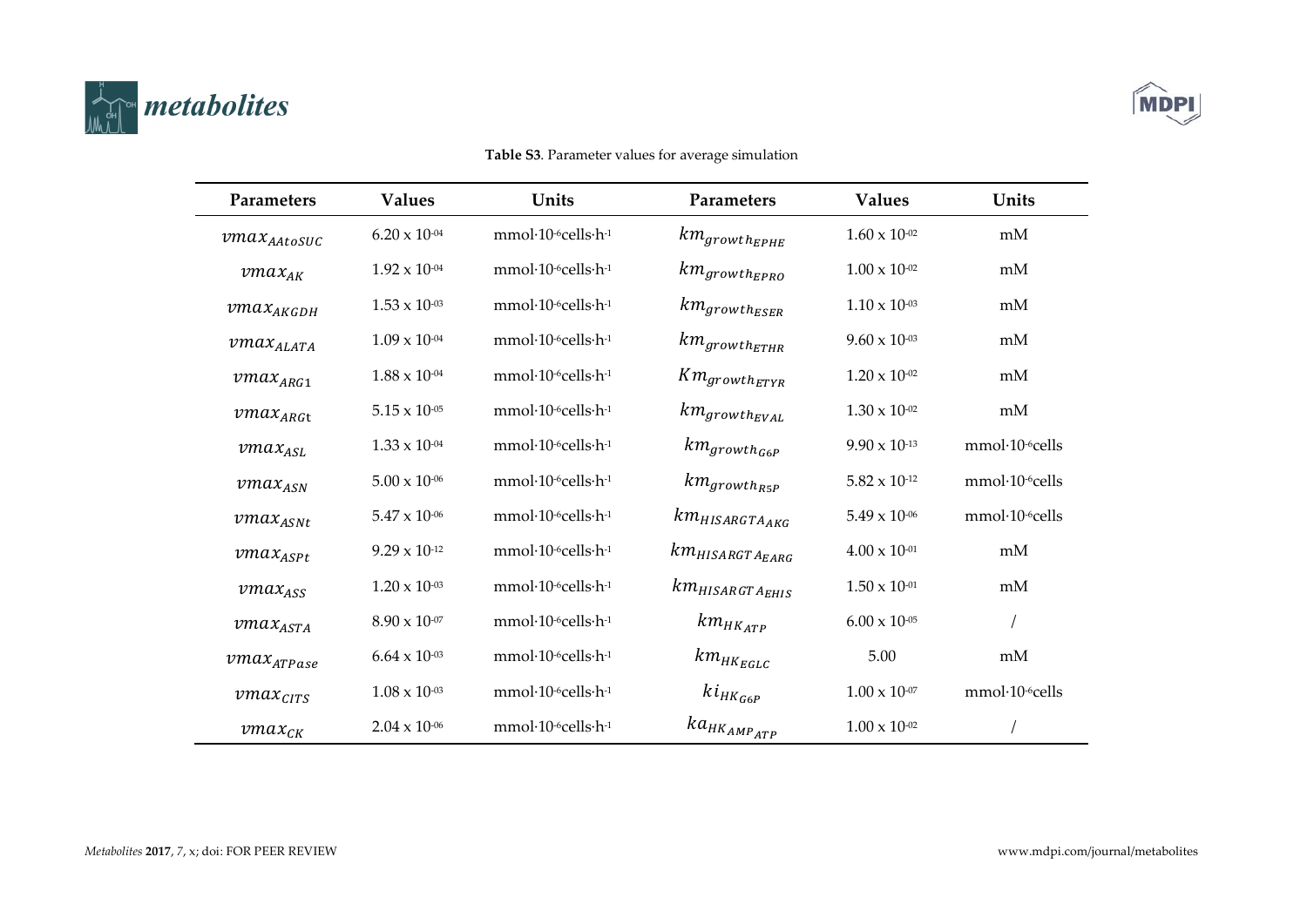| Parameters               | <b>Values</b>          | Units              | <b>Parameters</b>                     | <b>Values</b>          | Units          |
|--------------------------|------------------------|--------------------|---------------------------------------|------------------------|----------------|
| $vmax_{CS}$              | $1.08 \times 10^{-03}$ | mmol·10-6cells-h-1 | $alpha_{HK_{AMP_{ATP}}}$              | 1.10                   |                |
| $\nu max$ <sub>FUM</sub> | $1.43 \times 10^{-03}$ | mmol·10-6cells-h-1 | $beta_{HK_{AMP_{ATP}}}$               | 1.05                   |                |
| $\nu max_{G6PDH}$        | $5.00 \times 10^{-05}$ | mmol·10-6cells-h-1 | $km_{IDO_{ETRP}}$                     | $1.00 \times 10^{-02}$ | mM             |
| $vmax$ <sub>GLDH</sub>   | $6.25 \times 10^{-08}$ | mmol·10-6cells-h-1 | $km_{iNOS_{ARG}}$                     | $1.00 \times 10^{-03}$ | mmol·10-6cells |
| $vmax_{GLN}$             | $1.07 \times 10^{-01}$ | mmol·10-6cells-h-1 | $km_{iNOSNADP}$                       | $3.00 \times 10^{-07}$ |                |
| $vmax_{GLNt}$            | $2.28 \times 10^{-04}$ | mmol·10-6cells-h-1 | $km_{KOT_{KYN}}$                      | $1.00 \times 10^{-02}$ | mM             |
| $vmax_{GLUt}$            | $3.15 \times 10^{-05}$ | mmol·10-6cells-h-1 | $km_{KOT_{AKG}}$                      | $1.00 \times 10^{-07}$ | mmol·10-6cells |
| $vmax_{GLYt}$            | $1.59 \times 10^{.06}$ | mmol·10-6cells-h-1 | $km$ <sub>LDHNADH</sub>               | $1.01 \times 10^{-07}$ |                |
| $vmax_{growth}$          | $6.97 \times 10^{-02}$ | $h-1$              | $km_{LDH_{PYR}}$                      | $1.08 \times 10^{-07}$ | mmol·10-6cells |
| $\nu max_{HISARGTA}$     | $1.90 \times 10^{-05}$ | mmol·10-6cells-h-1 | $ki_{LDH_{PYR}}$                      | $4.50 \times 10^{-07}$ | mmol·10-6cells |
| $vmax_{HK}$              | $1.00 \times 10^{-03}$ | mmol·10-6cells-h-1 | $ka$ <sub>LDHAMP</sub> <sub>ATP</sub> | $9.00 \times 10^{-02}$ |                |
| $\nu$ ma $x_{IDO}$       | $1.35 \times 10^{-05}$ | mmol·10-6cells-h-1 | $alpha_{LDH_{AMP_{ATP}}$              | $4.65 \times 10^{-01}$ |                |
| vmax <sub>inos</sub>     | $1.21 \times 10^{-06}$ | mmol·10-6cells-h-1 | $beta_{LDH_{AMP_{ATP}}$               | $1.20 \times 10^{+01}$ |                |
| $vmax_{KOT}$             | $1.11 \times 10^{-05}$ | mmol·10-6cells-h-1 | $km_{leak_{NADH}}$                    | $1.00 \times 10^{-06}$ |                |
| $vmax$ <sub>LDH</sub>    | $8.80 \times 10^{-05}$ | mmol·10-6cells-h-1 | $km_{ME_{NAD}}$                       | $1.00 \times 10^{-06}$ |                |
| $vmax_{leak}$            | $2.39 \times 10^{-03}$ | mmol·10-6cells-h-1 | $km_{ME_{MAL}}$                       | $1.00 \times 10^{-06}$ | mmol·10-6cells |

**Table S3**. Parameter values for average simulation (continued)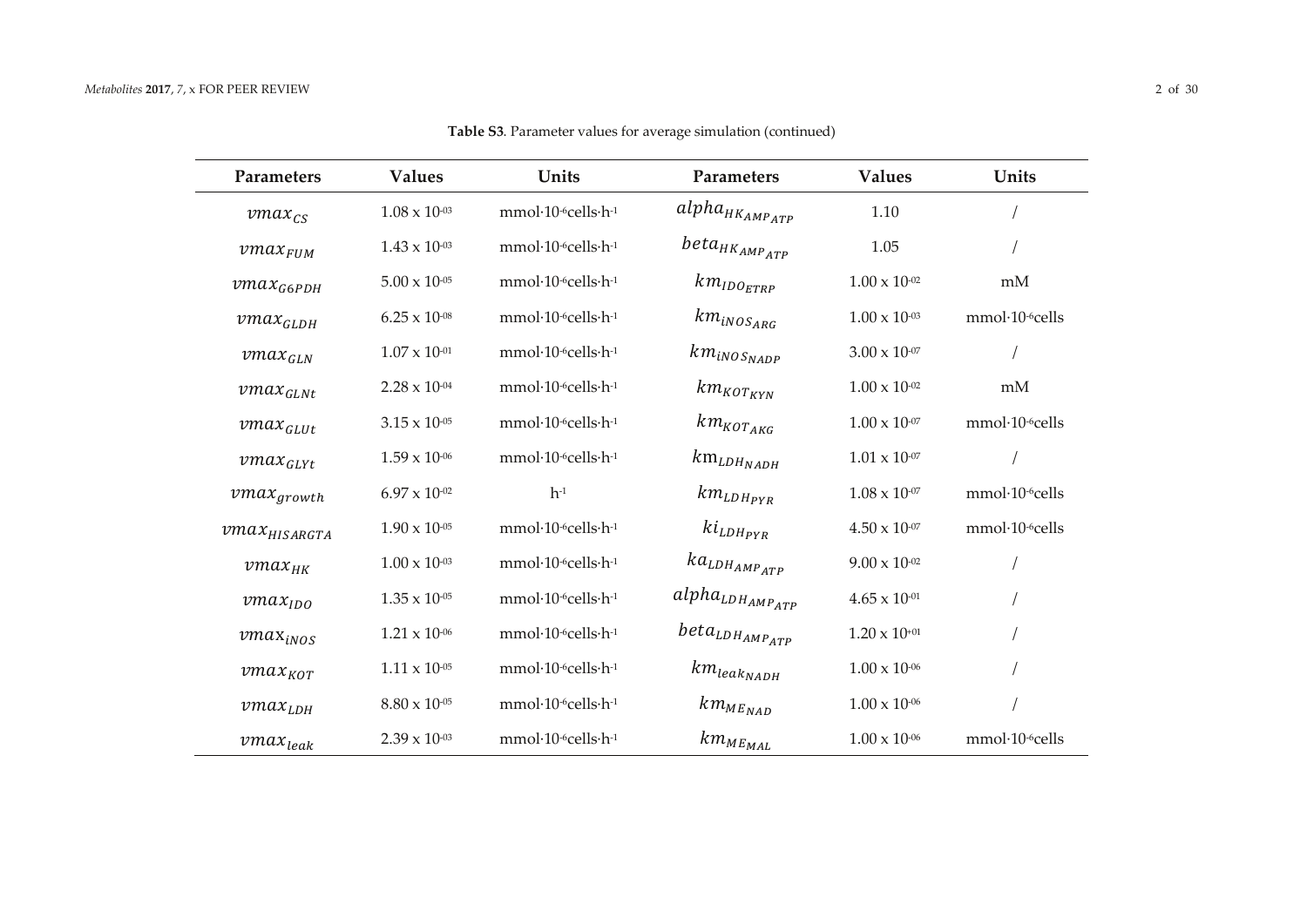| Parameters                         | <b>Values</b>          | Units                                                 | Parameters                                  | <b>Values</b>          | Units                       |
|------------------------------------|------------------------|-------------------------------------------------------|---------------------------------------------|------------------------|-----------------------------|
| $\nu max_{ME}$                     | $1.00 \times 10^{-06}$ | mmol·10-6cells-h-1                                    | $km_{MLD_{MAL}}$                            | $1.00 \times 10^{-06}$ | mmol·10-6cells              |
| $vmax_{MLD}$                       | $1.53 \times 10^{-03}$ | mmol·10-6cells-h-1                                    | $km_{MLD_{NAD}}$                            | $1.00 \times 10^{-06}$ |                             |
| $\textit{vmax}_{\textit{NADPHox}}$ | $5.33 \times 10^{-05}$ | mmol·10-6cells-h-1                                    | $km$ <sub>NADPHO</sub> $x$ <sub>NADPH</sub> | $1.00 \times 10^{-07}$ |                             |
| $\nu max_{NAT}$                    | $5.00 \times 10^{-08}$ | mmol·10-6cells-h-1                                    | $km_{NAT_{R5P}}$                            | $1.00 \times 10^{-10}$ | mmol·10-6cells              |
| $\nu max_{NHG}$                    | $1.40 \times 10^{-08}$ | mmol·10-6cells-h-1                                    | $km_{NAT_{ATP}}$                            | $5.00 \times 10^{-06}$ |                             |
| $vmax_{0CT}$                       | $1.42 \times 10^{-04}$ | mmol·10-6cells-h-1                                    | $km_{NATGLN}$                               | $4.00 \times 10^{-03}$ | $mmol·10-6cells$            |
| $\mathit{vmax}_{\mathit{PC}}$      | $7.90 \times 10^{-07}$ | $mmol·10-6cells·h-1$                                  | $km_{NHG_{NAD}}$                            | $1.00 \times 10^{-06}$ | mmol·10-6cells              |
| $vmax_{PDH}$                       | $1.17 \times 10^{-03}$ | mmol·10-6cells-h-1                                    | $km_{NHG_{ATP}}$                            | $5.00 \times 10^{-06}$ |                             |
| $\textit{vmax}_{\textit{PFK}}$     | $2.12 \times 10^{-04}$ | $mmol·10$ <sup>-6</sup> cells $\cdot$ h <sup>-1</sup> | $km_{OCT_{ORN}}$                            | $5.01\times10^{.02}$   | mmol·10 <sup>-6</sup> cells |
| $vmax_{PGI}$                       | $9.73 \times 10^{-02}$ | $mmol·10$ <sup>-6</sup> cells $\cdot$ h <sup>-1</sup> | $km_{PC_{ATP}}$                             | $5.00\times10^{.06}$   |                             |
| $vmax_{\textit{PGK}}$              | $2.80 \times 10^{-02}$ | mmol·10-6cells-h-1                                    | $km_{PC_{PYR}}$                             | $1.00 \times 10^{-07}$ | mmol·10-6cells              |
| $vmax_{PK}$                        | $9.51 \times 10^{-04}$ | mmol·10-6cells-h-1                                    | $km_{PDH_{NAD}}$                            | $1.00 \times 10^{-08}$ |                             |
| $\nu max_{PPRibP}$                 | $2.40 \times 10^{01}$  | mmol·10-6cells-h-1                                    | $km_{PDH_{PYR}}$                            | $2.00 \times 10^{-07}$ | mmol·10-6cells              |
| $\textit{vmax}_{resp}$             | $7.20 \times 10^{-04}$ | mmol·10-6cells-h-1                                    | $km_{PFK_{ATP}}$                            | $3.58 \times 10^{-09}$ |                             |
| $vmax_{SCOAS}$                     | $1.42 \times 10^{-03}$ | mmol·10-6cells-h-1                                    | $km_{PFK_{F6P}}$                            | $3.00 \times 10^{-07}$ | mmol-10-6cells              |
| $vmax_{SDH}$                       | $1.39 \times 10^{-03}$ | mmol·10-6cells-h-1                                    | $ka_{PFK_{AMP_{ATP}}}$                      | $9.00 \times 10^{-02}$ |                             |

**Table S3**. Parameter values for average simulation (continued)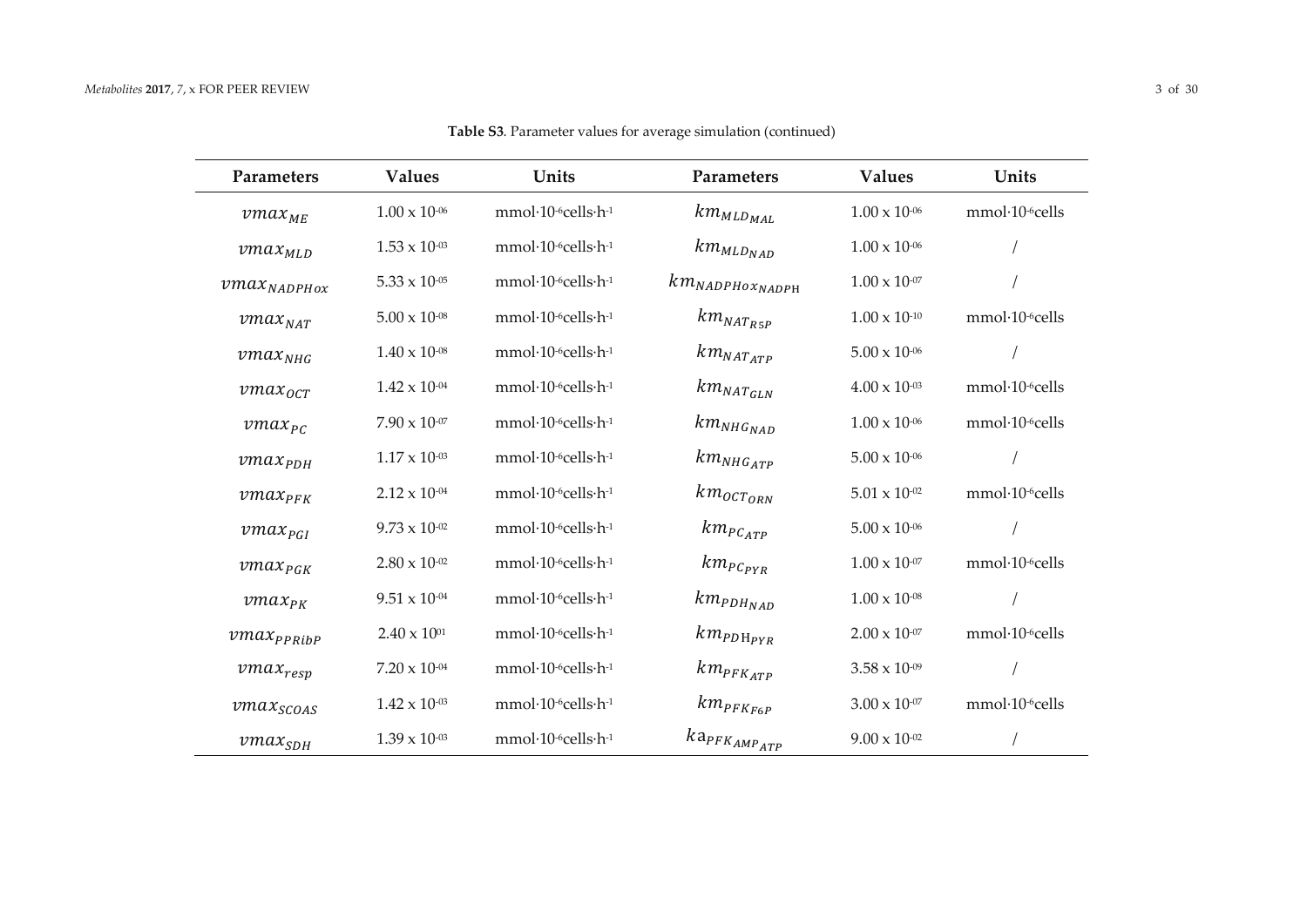| Parameters                        | <b>Values</b>          | Units                         | Parameters                                   | <b>Values</b>          | Units                       |
|-----------------------------------|------------------------|-------------------------------|----------------------------------------------|------------------------|-----------------------------|
| $vmax$ <sub>SDHH</sub>            | $1.21 \times 10^{-05}$ | mmol·10-6cells·h-1            | $alpha_{\scriptscriptstyle PFK_{AMP_{ATP}}}$ | $4.70 \times 10^{-01}$ |                             |
| $vmax_{TK}$                       | $1.98 \times 10^{-06}$ | mmol·10-6cells-h-1            | $beta_{PFK_{AMP_{ATP}}$                      | $1.05\times10^{+01}$   |                             |
| $vmaxr_{AK}$                      | $1.93 \times 10^{-05}$ | mmol·10-6cells·h-1            | $km_{PGI_{F6P}}$                             | $2.01 \times 10^{-05}$ | mmol·10 <sup>-6</sup> cells |
| $vmaxr_{ASTA}$                    | $3.16 \times 10^{-04}$ | mmol·10-6cells-h-1            | $km_{PGI_{G6P}}$                             | $1.32 \times 10^{-06}$ | mmol·10-6cells              |
| $\textit{vmaxr}_{\textit{ASN}}$   | $1.00 \times 10^{-08}$ | $mmol·10-6cells·h-1$          | $ki_{PGI_{PEP}}$                             | $3.70 \times 10^{-07}$ | mmol·10 <sup>-6</sup> cells |
| $vmaxr_{CK}$                      | $1.97\times10^{.06}$   | mmol·10-6cells-h-1            | $km_{\it{PGK}_{ADP}}$                        | $2.51 \times 10^{-08}$ |                             |
| $vmaxr_{PGI}$                     | $1.97 \times 10^{-06}$ | mmol·10-6cells·h-1            | $km_{PGK_{GAP}}$                             | $1.02 \times 10^{-06}$ | mmol·10 <sup>-6</sup> cells |
| $\textit{vmaxr}_{\textit{ALATA}}$ | $6.07 \times 10^{-05}$ | mmol·10-6cells·h-1            | $km_{\it{PGK}_{NAD}}$                        | $2.21 \times 10^{-08}$ |                             |
| $vmaxr_{GLN}$                     | $1.79 \times 10^{-01}$ | mmol·10-6cells-h-1            | $km_{PK_{ADP}}$                              | $1.47 \times 10^{-04}$ |                             |
| $vmaxr_{GLDH}$                    | $5.22 \times 10^{-05}$ | $mmol·10-6cells·h-1$          | $km_{PK_{PEP}}$                              | $7.92 \times 10^{-08}$ | mmol·10 <sup>-6</sup> cells |
| $v_{growth_{ATP}}$                | $1.19 \times 10^{-02}$ | mmol·10 <sup>-6</sup> cells   | $ka_{PK_{F6P}}$                              | $2.09 \times 10^{-08}$ | mmol·10 <sup>-6</sup> cells |
| $v_{growth_{ADP}}$                | $1.19 \times 10^{-02}$ | mmol·10 <sup>-6</sup> cells   | $alpha_{PK_{F6P}}$                           | $9.89 \times 10^{-01}$ | mmol·10 <sup>-6</sup> cells |
| $v_{growth_{CIT}}$                | $2.73 \times 10^{-04}$ | $mmol·10$ <sup>-6</sup> cells | $beta_{PK_{F6P}}$                            | 1.89                   | mmol·10-6cells              |
| $v_{growth_{EALA}}$               | $1.89 \times 10^{-04}$ | mmol·10 <sup>-6</sup> cells   | $km_{PPRibP_{ASP}}$                          | $5.00 \times 10^{-01}$ | mmol·10 <sup>-6</sup> cells |
| $v_{growth_{EARG}}$               | $1.19 \times 10^{-04}$ | mmol·10-6cells                | $km_{PPRibP_{ATP}}$                          | $5.00 \times 10^{-06}$ |                             |
| $v_{growth_{EASN}}$               | $9.07 \times 10^{-05}$ | mmol·10-6cells                | $km_{PPRibP_{GLN}}$                          | 3.00                   | mmol·10-6cells              |

**Table S3**. Parameter values for average simulation (continued)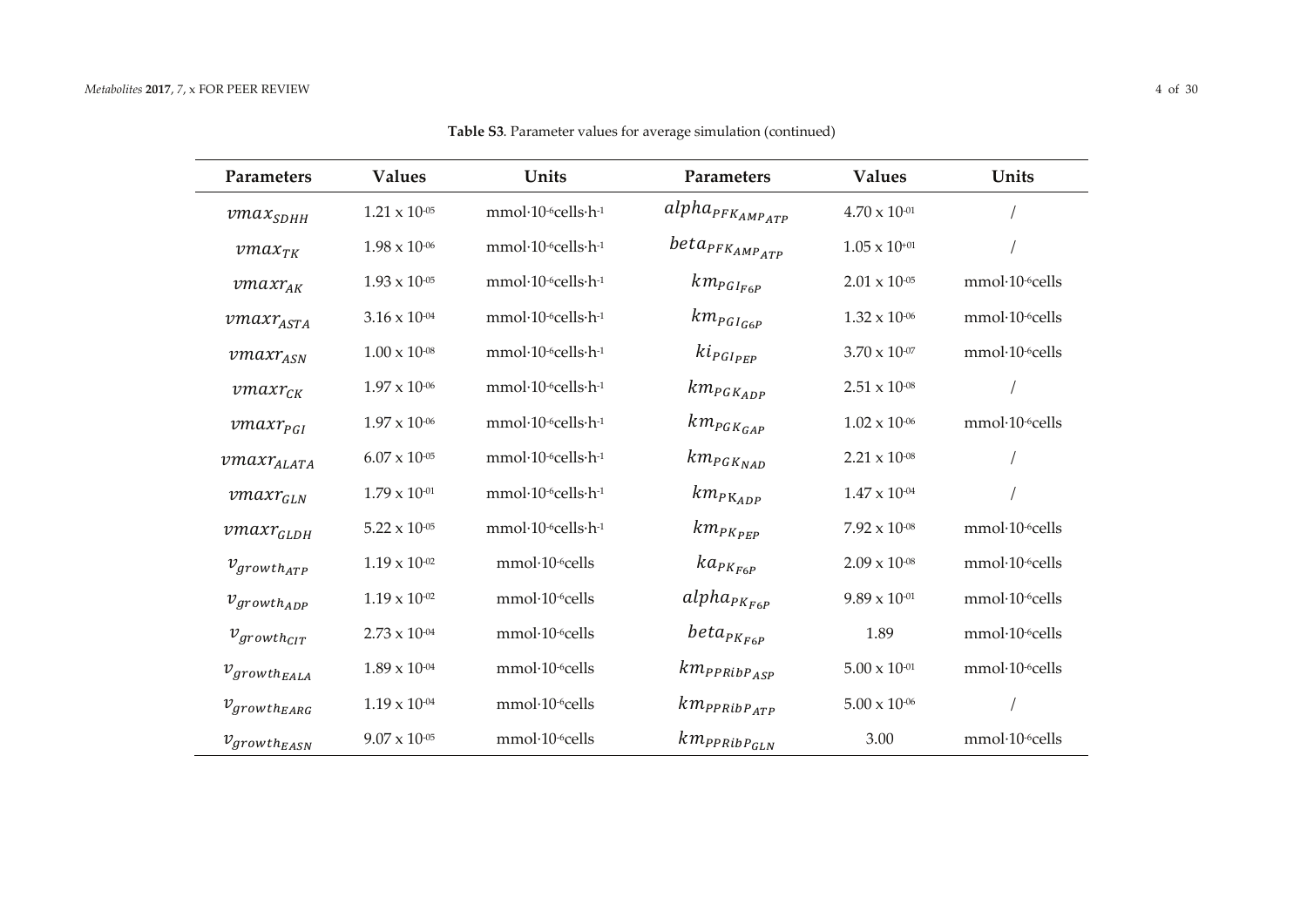| <b>Parameters</b>   | <b>Values</b>          | Units                       | Parameters          | <b>Values</b>          | Units                       |
|---------------------|------------------------|-----------------------------|---------------------|------------------------|-----------------------------|
| $v_{growth_{EASP}}$ | $1.13 \times 10^{-04}$ | mmol·10-6cells              | $km_{PPRibP_{GLY}}$ | $2.00 \times 10^{-01}$ | mmol·10-6cells              |
| $v_{growth_{ECYS}}$ | $4.57 \times 10^{-05}$ | mmol·10-6cells              | $km_{PPRibP_{R5P}}$ | $1.00 \times 10^{-11}$ | mmol·10-6cells              |
| $v_{growth_{EGLN}}$ | $1.01 \times 10^{-04}$ | mmol·10-6cells              | $km_{resp_{ADP}}$   | $1.00\times10^{.06}$   | mmol·10 <sup>-6</sup> cells |
| $v_{growth_{EGLU}}$ | $1.22 \times 10^{-04}$ | mmol·10-6cells              | $km_{resp_{NADH}}$  | $2.00 \times 10^{-06}$ |                             |
| $v_{growth_{EGLY}}$ | $1.69 \times 10^{-04}$ | mmol·10-6cells              | $km_{SCOAS_{ADP}}$  | $1.00 \times 10^{-06}$ |                             |
| $v_{growth_{EHIS}}$ | $4.50\times10^{.05}$   | mmol·10-6cells              | $km_{SCOAS_{SCOA}}$ | $4.00 \times 10^{-07}$ | mmol·10 <sup>-6</sup> cells |
| $v_{growth_{EILE}}$ | $1.02 \times 10^{-04}$ | mmol·10 <sup>-6</sup> cells | $km_{SDH_{ADP}}$    | $1.00 \times 10^{-06}$ |                             |
| $v_{growth_{ELEU}}$ | $1.78 \times 10^{-04}$ | mmol·10-6cells              | $km_{SDH_{NAD}}$    | $1.00 \times 10^{-06}$ | mM                          |
| $v_{growth_{ELYS}}$ | $1.80 \times 10^{-04}$ | mmol·10 <sup>-6</sup> cells | $km_{SDH_{SUC}}$    | $3.00 \times 10^{-07}$ | mmol·10 <sup>-6</sup> cells |
| $v_{growth_{EMET}}$ | $4.35 \times 10^{-05}$ | mmol·10 <sup>-6</sup> cells | $km_{SDHH_{ESER}}$  | $1.00 \times 10^{-01}$ | mM                          |
| $v_{growth_{EPHE}}$ | $6.90 \times 10^{-05}$ | mmol·10-6cells              | $km_{T K_{R5P}}$    | $1.09 \times 10^{-07}$ | mmol·10-6cells              |
| $v_{growth_{EPRO}}$ | $9.86 \times 10^{-05}$ | mmol·10 <sup>-6</sup> cells |                     |                        |                             |
| $v_{growth_{ESER}}$ | $1.35 \times 10^{-04}$ | mmol·10-6cells              |                     |                        |                             |
| $v_{growth_{ETHR}}$ | $1.22 \times 10^{-04}$ | mmol-10-6cells              |                     |                        |                             |
| $v_{growth_{ETRP}}$ | $1.39 \times 10^{-05}$ | mmol·10-6cells              |                     |                        |                             |
| $v_{growth_{ETYR}}$ | $5.73 \times 10^{-05}$ | mmol·10-6cells              |                     |                        |                             |

Table S3. Parameter values for average simulation (continued)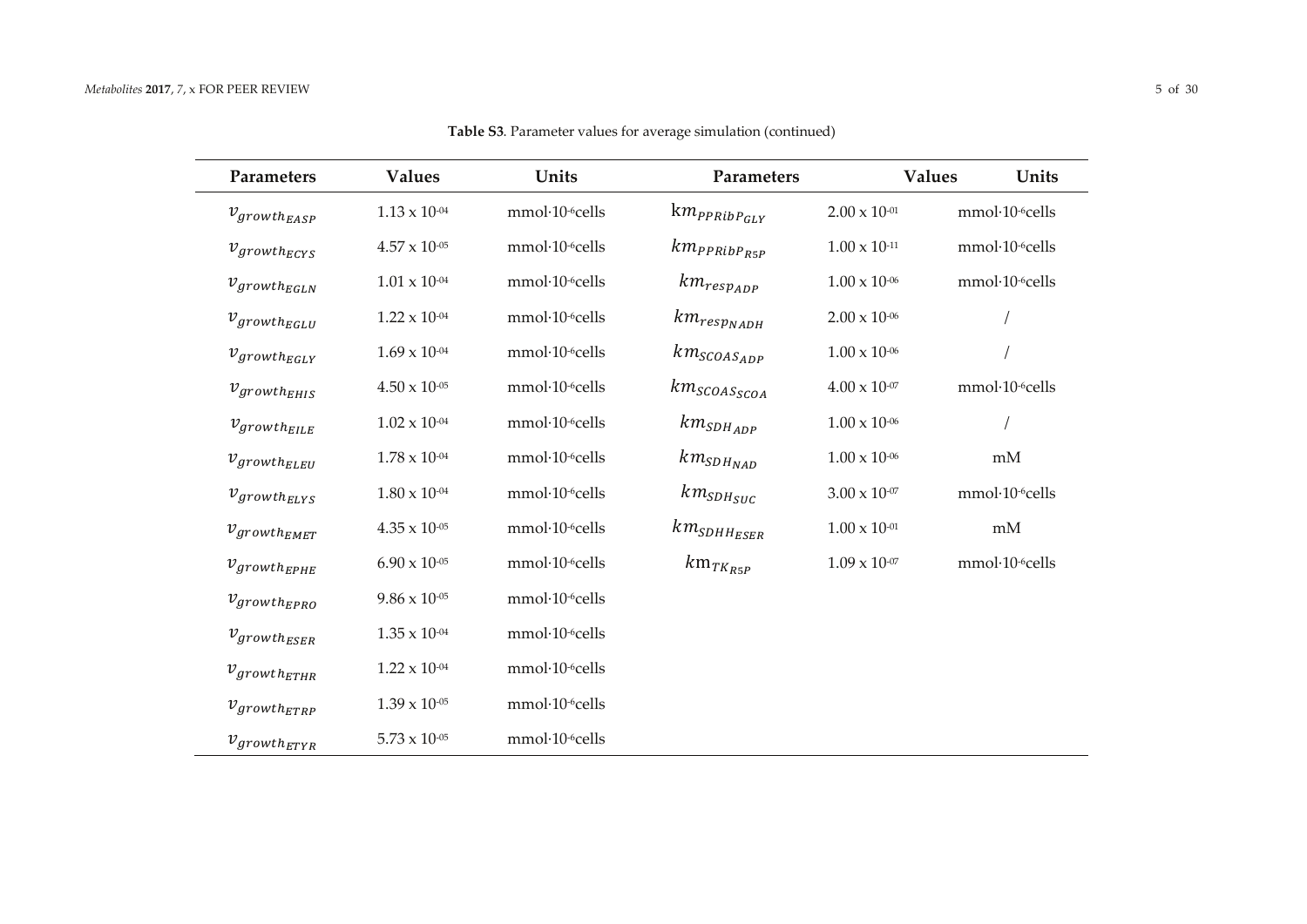| <b>Parameters</b>   | <b>Values</b>          | Units                         |
|---------------------|------------------------|-------------------------------|
| $v_{growth_{EVAL}}$ | $1.31 \times 10^{-04}$ | $mmol-10-6$ cells             |
| $v_{growth_{G6P}}$  | $8.79 \times 10^{-05}$ | $mmol·10$ <sup>-6</sup> cells |
| $v_{growth_{R5P}}$  | $7.34 \times 10^{-05}$ | mM                            |

**Table S3**. Parameter values for average simulation (continued)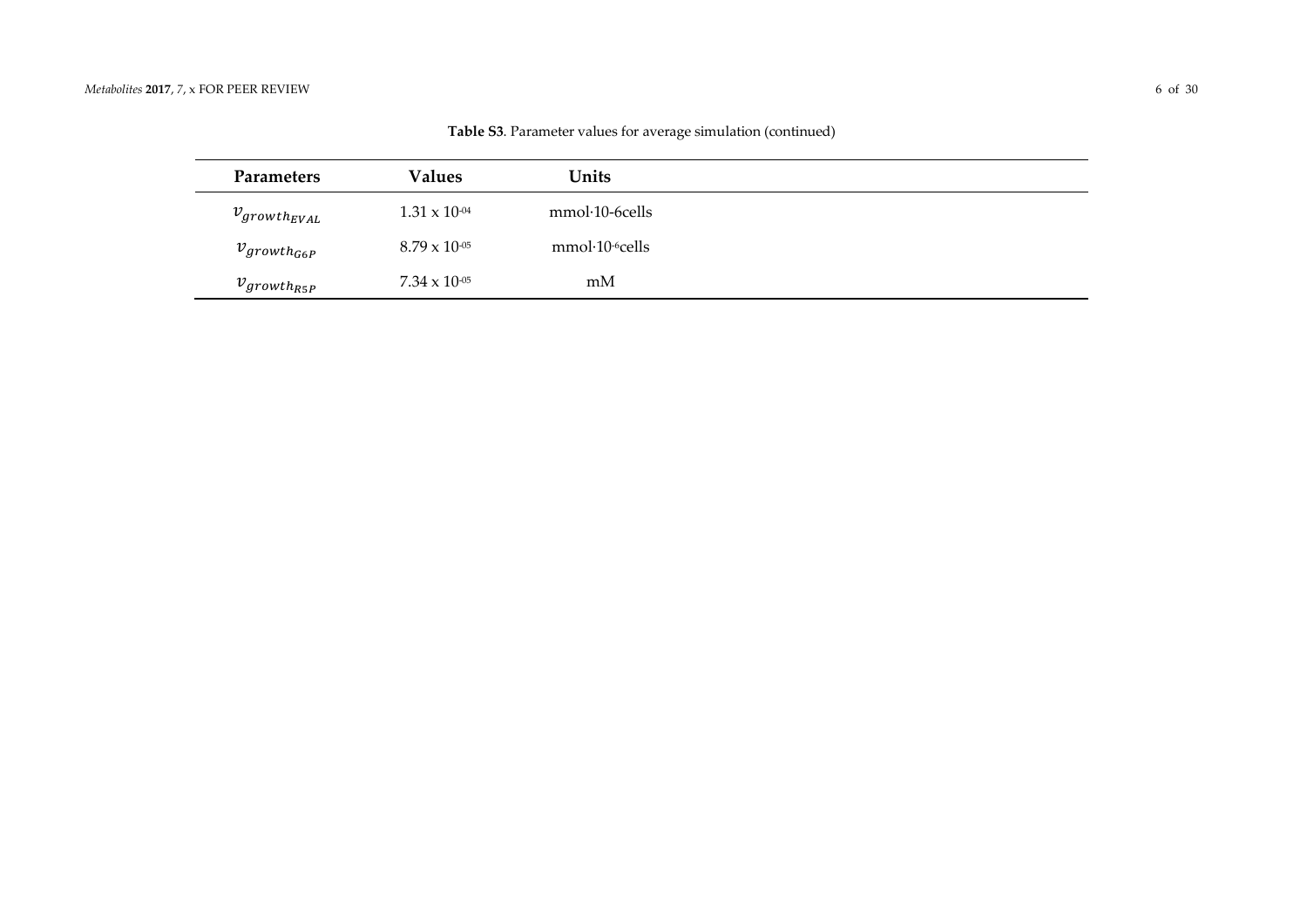| Compound name     | <b>IS</b>  | Precursor ion | Product ion | frag | <b>CE</b>               | polarity | RT min |
|-------------------|------------|---------------|-------------|------|-------------------------|----------|--------|
| Cystine           | NO         | 241.3         | 241         | 76   | $\mathbf{0}$            | pos      | 14.78  |
| Homoarginine      | <b>YES</b> | 189.2         | 144         | 92   | 12                      | pos      | 14.44  |
| Tyrosine          | NO         | 182.2         | 136.1       | 66   | $\,8\,$                 | pos      | 8.74   |
| Homophenylalanine | <b>YES</b> | 180.2         | 134.1       | 75   | $\,8\,$                 | pos      | 6.12   |
| Arginine          | NO         | 175.2         | 70.1        | 95   | 24                      | pos      | 15.09  |
| Phenylalanine     | NO         | 166.2         | 120.1       | 72   | $\,8\,$                 | pos      | 6.92   |
| Histidine         | NO         | 156.2         | 110.1       | 81   | 12                      | pos      | 16.84  |
| Methionine-d3     | <b>YES</b> | 153.2         | 136.1       | 69   | $\overline{4}$          | pos      | 8.22   |
| Methionine        | NO         | 150.2         | 133         | 63   | $\overline{\mathbf{4}}$ | pos      | 8.18   |
| Glutamic acid     | NO         | 148.1         | 84.1        | 72   | 16                      | pos      | 12.59  |
| Lysine            | NO         | 147.2         | 84.1        | 66   | 12                      | pos      | 15.48  |
| Glutamine         | NO         | 147.2         | 84.1        | 72   | 16                      | pos      | 11.3   |
| Aspartic acid     | NO         | 134.1         | 74.1        | 61   | $12\,$                  | pos      | 14.23  |
| Asparagine        | NO         | 133.1         | 74          | 60   | 12                      | pos      | 11.87  |
| Isoleucine        | NO         | 132.2         | 86.1        | 63   | $\overline{4}$          | pos      | 7.431  |
| Leucine           | NO         | 132.2         | 86.1        | 72   | $\overline{4}$          | pos      | 7.431  |
| Threonine         | NO         | 120.1         | 103.1       | 133  | 16                      | pos      | 6.94   |
| Valine            | NO         | 118.2         | 72.1        | 55   | $\,8\,$                 | pos      | 9      |
| Proline           | NO         | 116.1         | 70.1        | 75   | 12                      | pos      | 9.6    |
| Serine            | NO         | 106.1         | 60.1        | 60   | $\,8\,$                 | pos      | 11.62  |
| Alanine           | NO         | 90.1          | 44.1        | 42   | $\,8\,$                 | pos      | 10.7   |
| Glycine           | NO         | 76.1          | 30.1        | 39   | $\overline{4}$          | pos      | 11.47  |

**Table S4**. MRM transition and retention time of each amino acid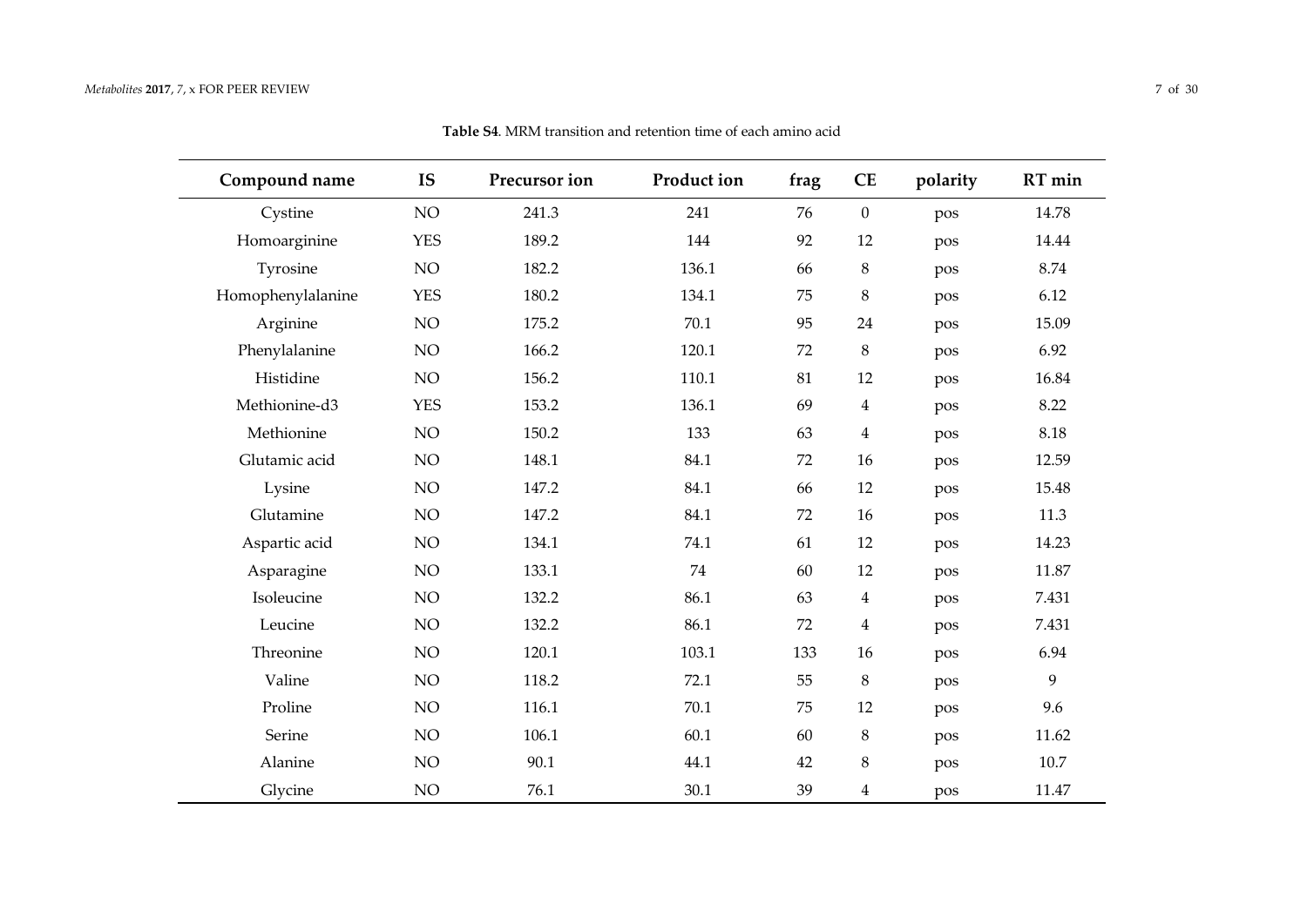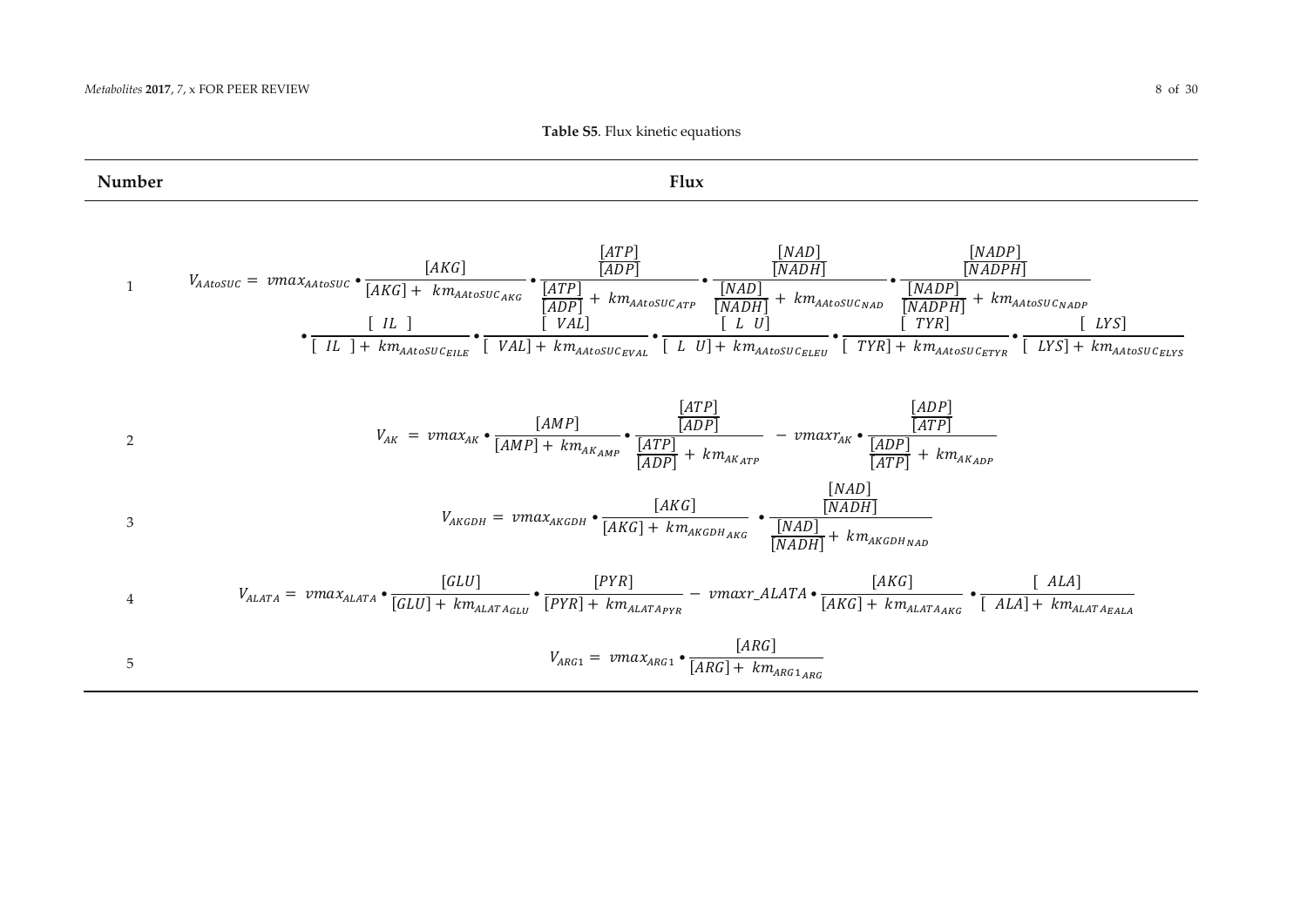| Number           | Flux                                                                                                                                                                                                                 |
|------------------|----------------------------------------------------------------------------------------------------------------------------------------------------------------------------------------------------------------------|
| 6                | $V_{ARGt} = \text{vmax}_{ARGt} \cdot \frac{\frac{[ATP]}{[ADP]}}{\frac{[ATP]}{[ADP]} + \text{km}_{ARGt_{ATP}}} \cdot \frac{[ \text{ } ARG]}{\text{ } [ \text{ } ARG] + \text{km}_{ARGt_{EARG}}}$                      |
| $\boldsymbol{7}$ | $V_{ASL} = \text{vmax}_{ASL} \cdot \frac{[AS]}{[AS] + \text{km}_{ASL_{AS}}}$                                                                                                                                         |
| $\,8\,$          | $V_{ASN} = \text{vmax}_{ASN} \cdot \frac{[ASN]}{[ASN] + \text{km}_{ASN_{ASN}}} - \text{vmax}_{ASN} \cdot \frac{[ASP]}{[ASP] + \text{km}_{ASN_{ASP}}} \cdot \frac{[NH4]}{[NH4] + \text{km}_{ASN_{NH4}}}\$             |
| 9                | $V_{ASNt} = \text{vmax}_{ASNt} \cdot \frac{\frac{[A1I]^{t}}{[ADP]}}{\frac{[ATP]}{[ADP]} + \text{km}_{ASNt_{ATP}}} \cdot \frac{[ASN]}{[ASN] + \text{km}_{ASNt_{EASN}}}$                                               |
| 10               | $V_{ASPt} = \textit{vmax}_{ASPt} \bullet \underbrace{\frac{[ATP]}{[ADP]}}_{[ADP]} + \textit{km}_{ASPt_{ATP}} \bullet \underbrace{[ \textit{ASP}]}_{[ASP] + \textit{km}_{ASPt_{EASP}}}$                               |
| 11               | $V_{ASS} = \textit{vmax}_{ASS} \bullet \frac{[ASP]}{[ASP] + \textit{km}_{ASSASP}} \bullet \frac{\frac{[ATP]}{[ADP]}}{\frac{[ATP]}{[ADP]} + \textit{km}_{ASSATP}} \bullet \frac{[CTR]}{[CTR] + \textit{km}_{ASSCTR}}$ |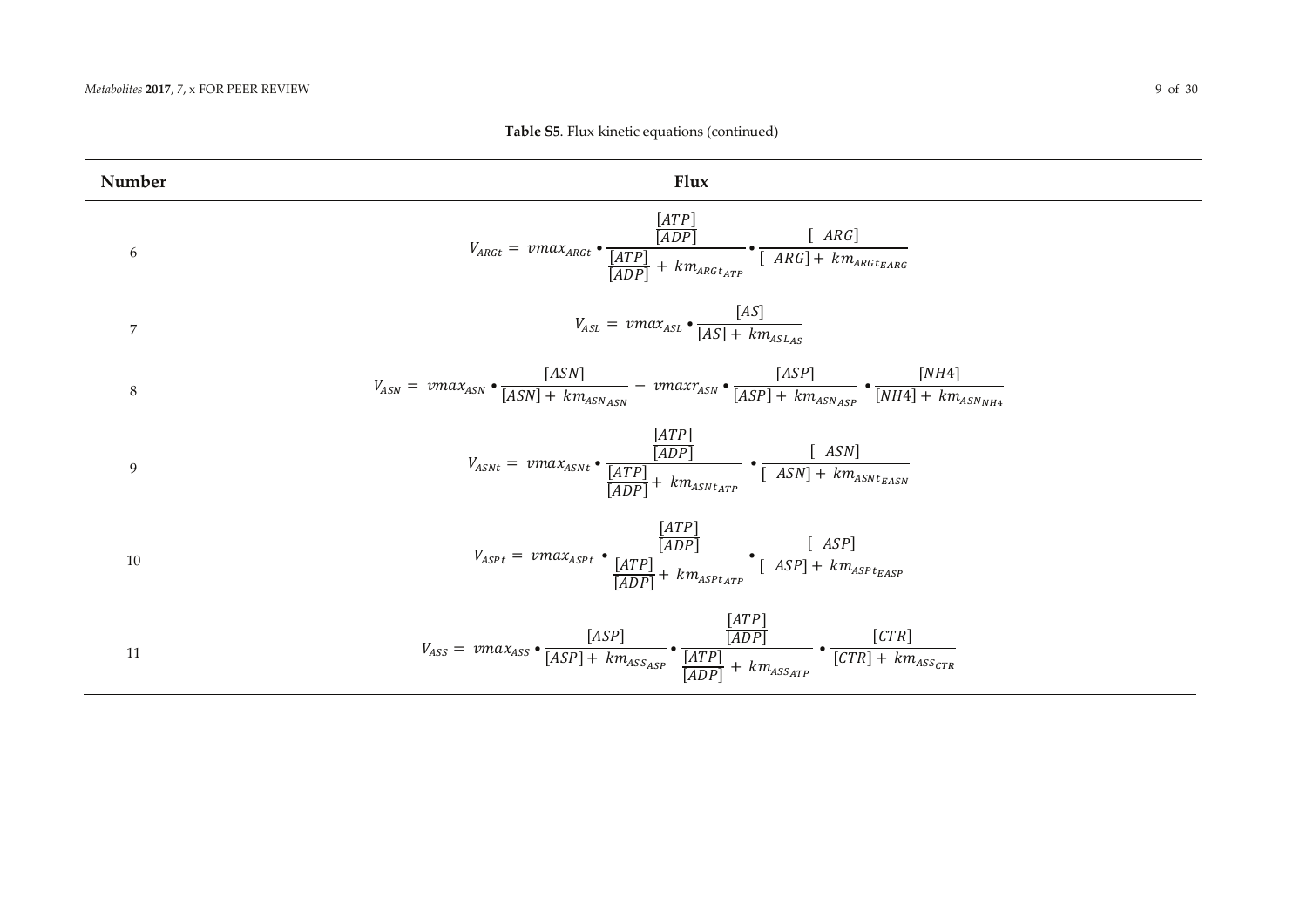| Number | Flux                                                                                                                                                                                                                                                                                                                        |
|--------|-----------------------------------------------------------------------------------------------------------------------------------------------------------------------------------------------------------------------------------------------------------------------------------------------------------------------------|
| 12     | $V_{ASTA} = vmax_{ASTA} \bullet \frac{[AKG]}{[AKG] + km_{ASTA_{AKG}}} \bullet \frac{[ASP]}{[ASP] + km_{ASTA_{ASP}}} - vmaxr_{ASTA} \bullet \frac{[GLU]}{[GLU] + km_{ASTA_{GLU}}} \bullet \frac{[OXA]}{[OXA] + km_{ASTA_{OXA}}}]$                                                                                            |
| 13     | $V_{ATPase} = \textit{vmax}_{ATPase} * \frac{[ATP]}{[ATP] + \textit{km}_{ATPase_{ATP}} }$                                                                                                                                                                                                                                   |
| 14     | $V_{CITS} = \textit{vmax}_{CITS} \bullet \frac{[CIT]}{[CIT] + \textit{km}_{CITS_{CIT}}} \bullet \frac{\frac{[NAD]}{[NADH]}}{\frac{[NAD]}{[NADH]} + \textit{km}_{CITS_{NAD}}}$                                                                                                                                               |
| 15     | $V_{CK} = \textit{vmax}_{CK} \bullet \frac{\frac{[ADP]}{[ATP]}}{\frac{[ADP]}{[ATP]}} + \textit{km}_{CK_{ADP}} \bullet \frac{[PCr]}{[PCr] + \textit{km}_{CK_{PCr}}} - \textit{vmax}_{CK} \bullet \frac{\frac{[ATP]}{[ADP]}}{\frac{[ATP]}{[ADP]}} + \textit{km}_{CK_{ATP}} \bullet \frac{[Cr]}{[Cr] + \textit{km}_{CK_{Cr}}}$ |
| 16     | $V_{CS} = \text{vmax}_{CS} \cdot \frac{[ACCOA]}{[ACCOA] + km_{CSACCOA}} \cdot \frac{[OXA]}{[OXA] + km_{CS_{OXA}}}.$                                                                                                                                                                                                         |
| 17     | $V_{FUM} = \textit{vmax}_{FUM} \bullet \frac{[FUM]}{[FUM] + \textit{km}_{FUM_{FUM}}}$                                                                                                                                                                                                                                       |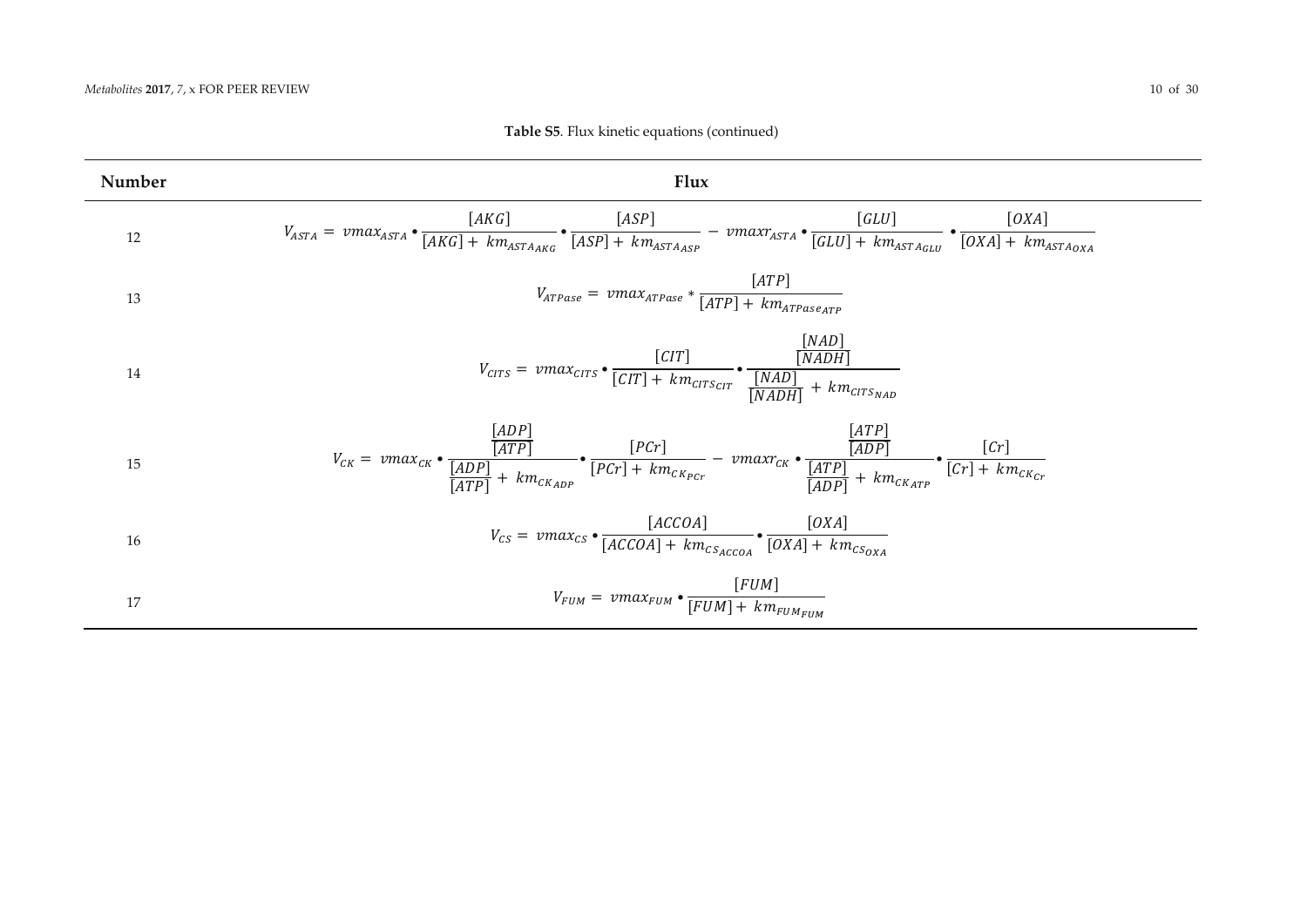#### **Table S5.** Flux kinetic equations (continued)

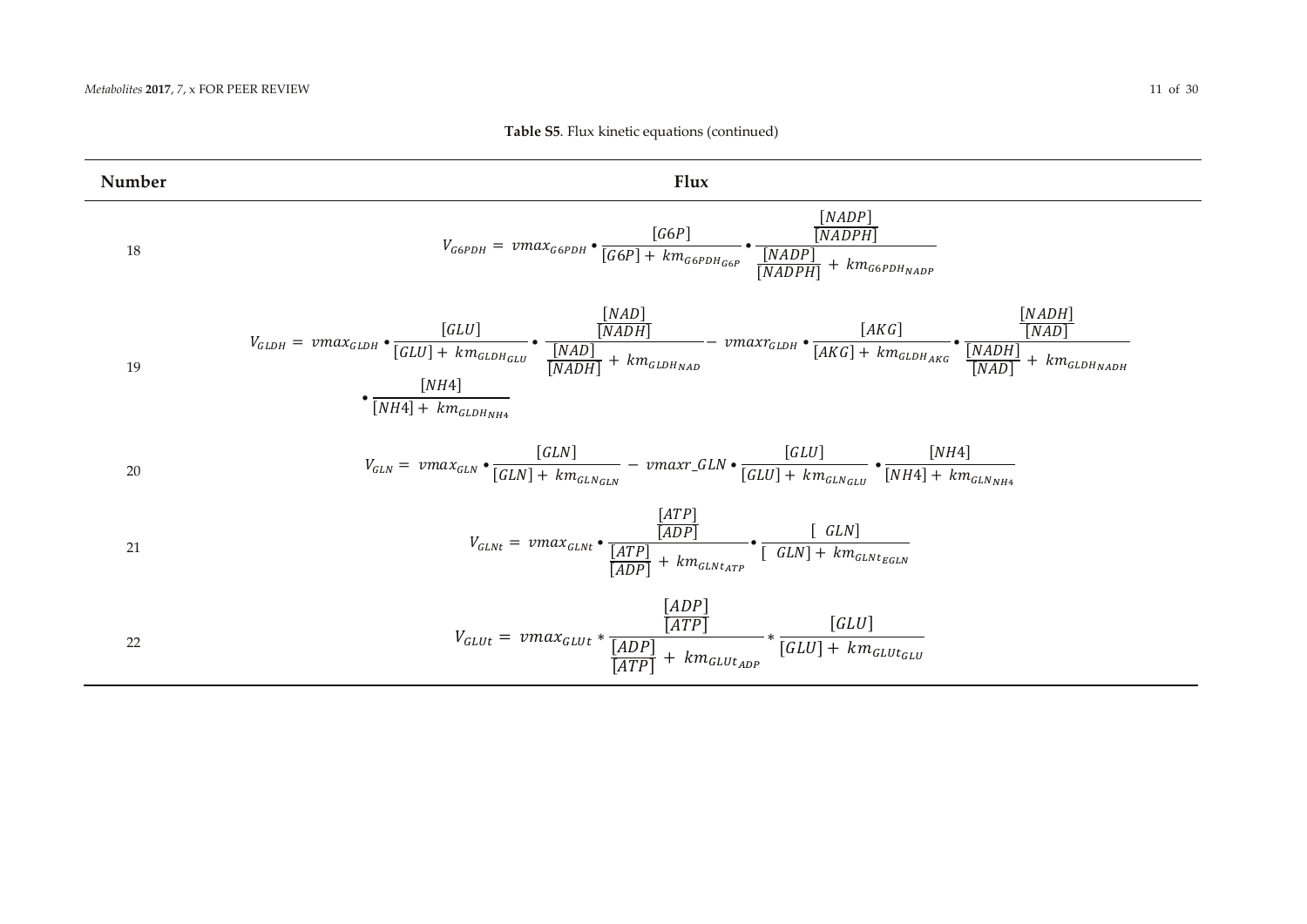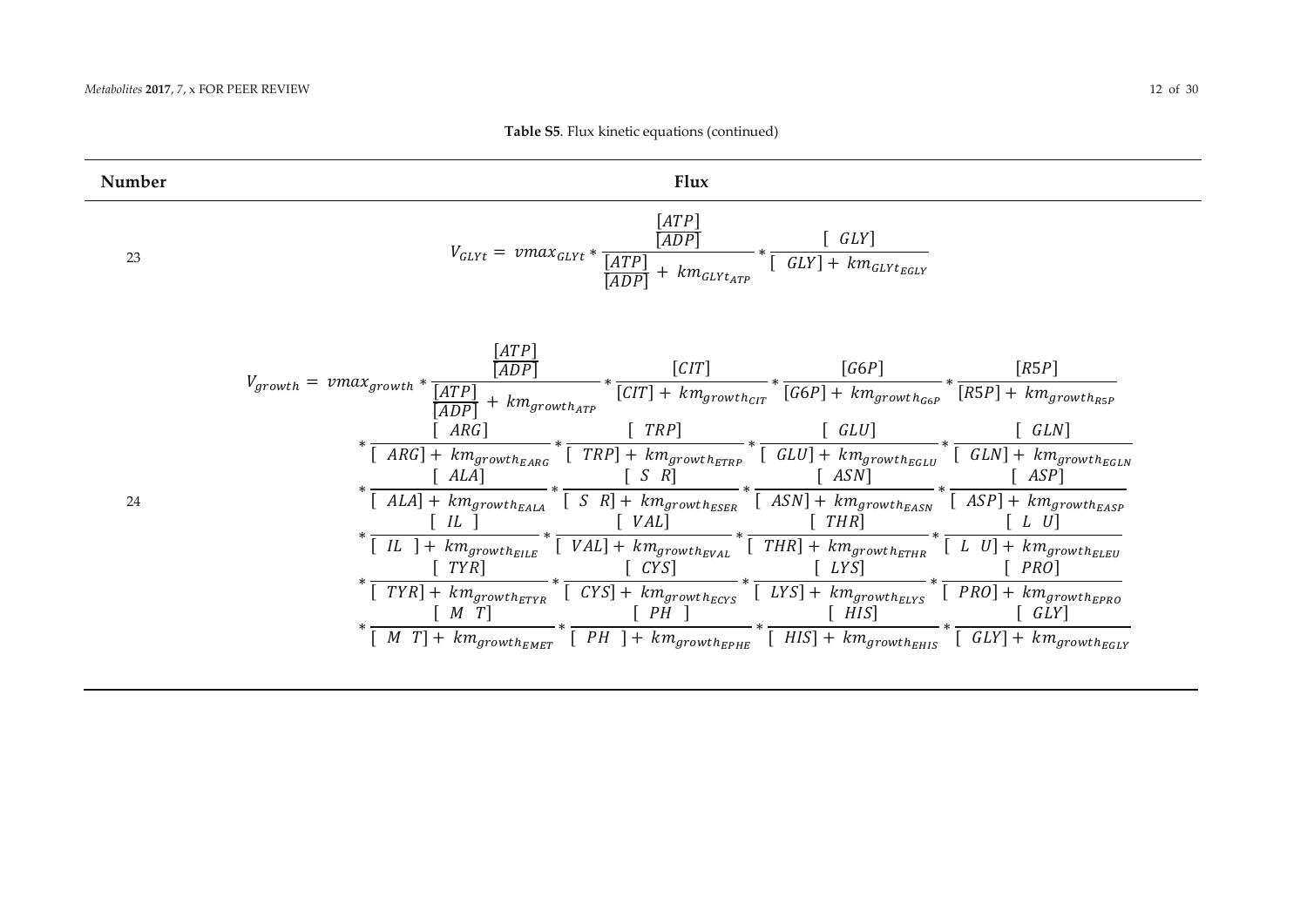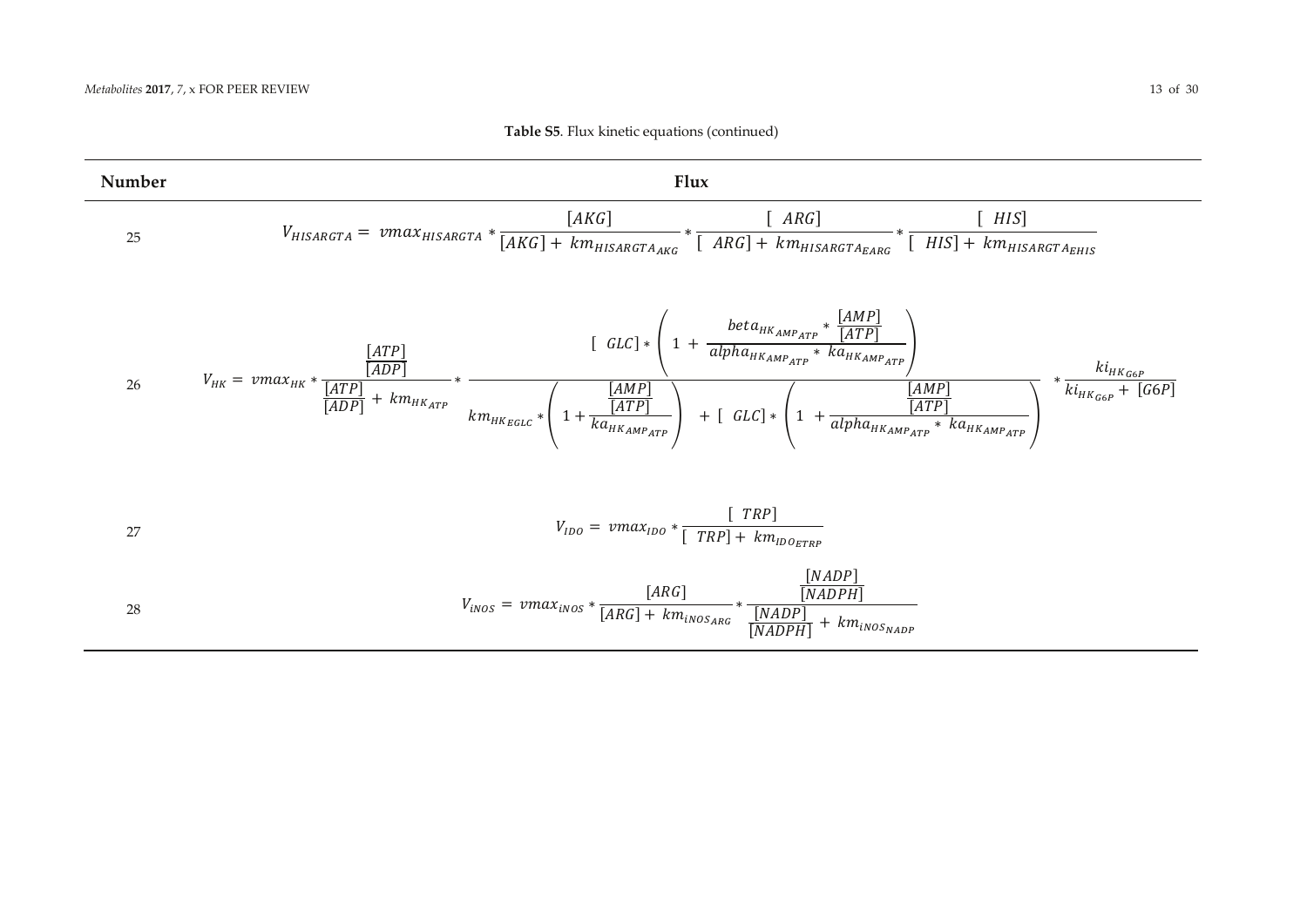

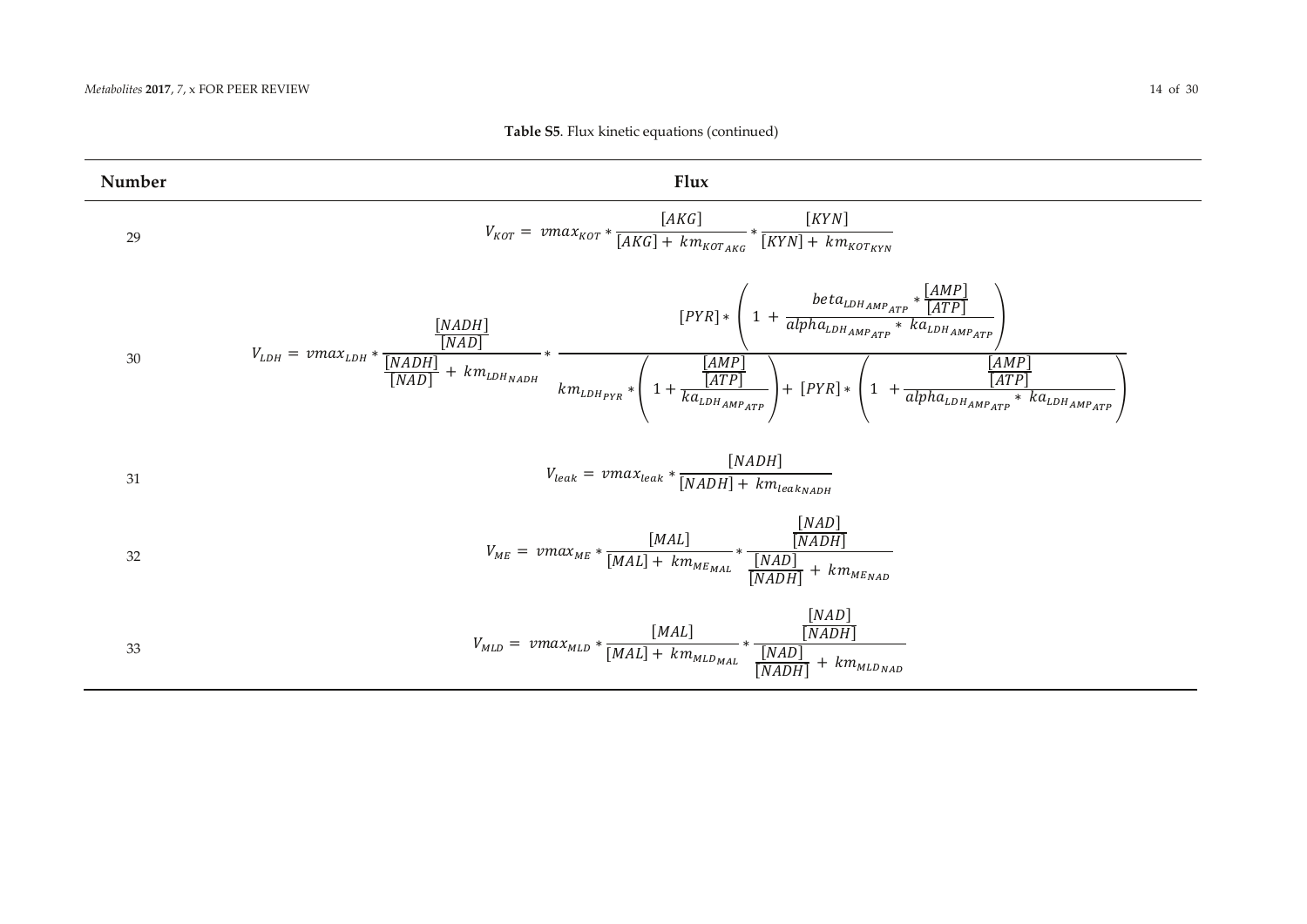| Number | Flux                                                                                                                                                                                                        |
|--------|-------------------------------------------------------------------------------------------------------------------------------------------------------------------------------------------------------------|
| 34     | [NADPH]<br>$V_{NADPHox} = \nu max_{NADPHox} * \frac{1}{NADPH} + km_{NADPHox_{NADPH}}$                                                                                                                       |
| 35     | $V_{NAT} = \textit{vmax}_{NAT} * \frac{\frac{[ATP]}{[ADP]}}{\frac{[ATP]}{[ADP]} + \textit{km}_{NAT_{ATP}}} * \frac{[GLN]}{[GLN] + \textit{km}_{NAT_{GLN}}} * \frac{[R5P]}{[R5P] + \textit{km}_{NAT_{R5P}}}$ |
| 36     | $V_{NHG}=\textit{vmax}_{NHG}*\frac{\frac{[ATP]}{[ADP]}}{\frac{[ADP]}{[ADP]}}*\frac{\frac{[NAD]}{[NADH]}}{\frac{[NAD]}{[NADH]}}+\textit{km}_{NHG_{ND}}$                                                      |
| 37     | $V_{ocr} = \text{vmax}_{ocr} * \frac{[ORN]}{[ORN] + \text{km}_{octT_{ORM}}}$                                                                                                                                |
| 38     | $V_{PC} = \text{vmax}_{PC} * \frac{\frac{\text{[OPT]}}{[ADP]}}{\frac{[ATP]}{[ADP]} + \text{km}_{PC_{ATP}}} * \frac{[PNR]}{[PNR] + \text{km}_{PC_{PYR}}}$                                                    |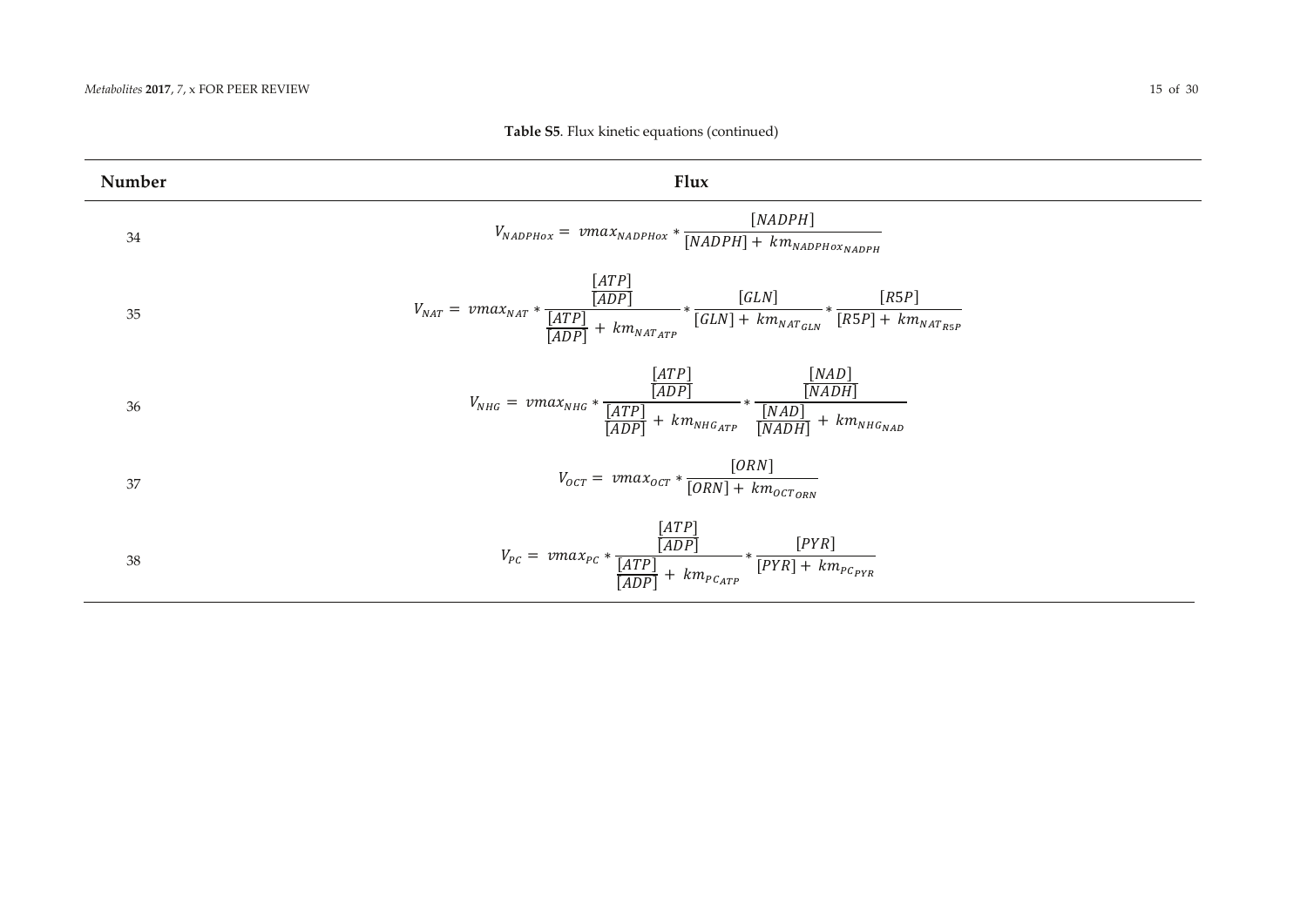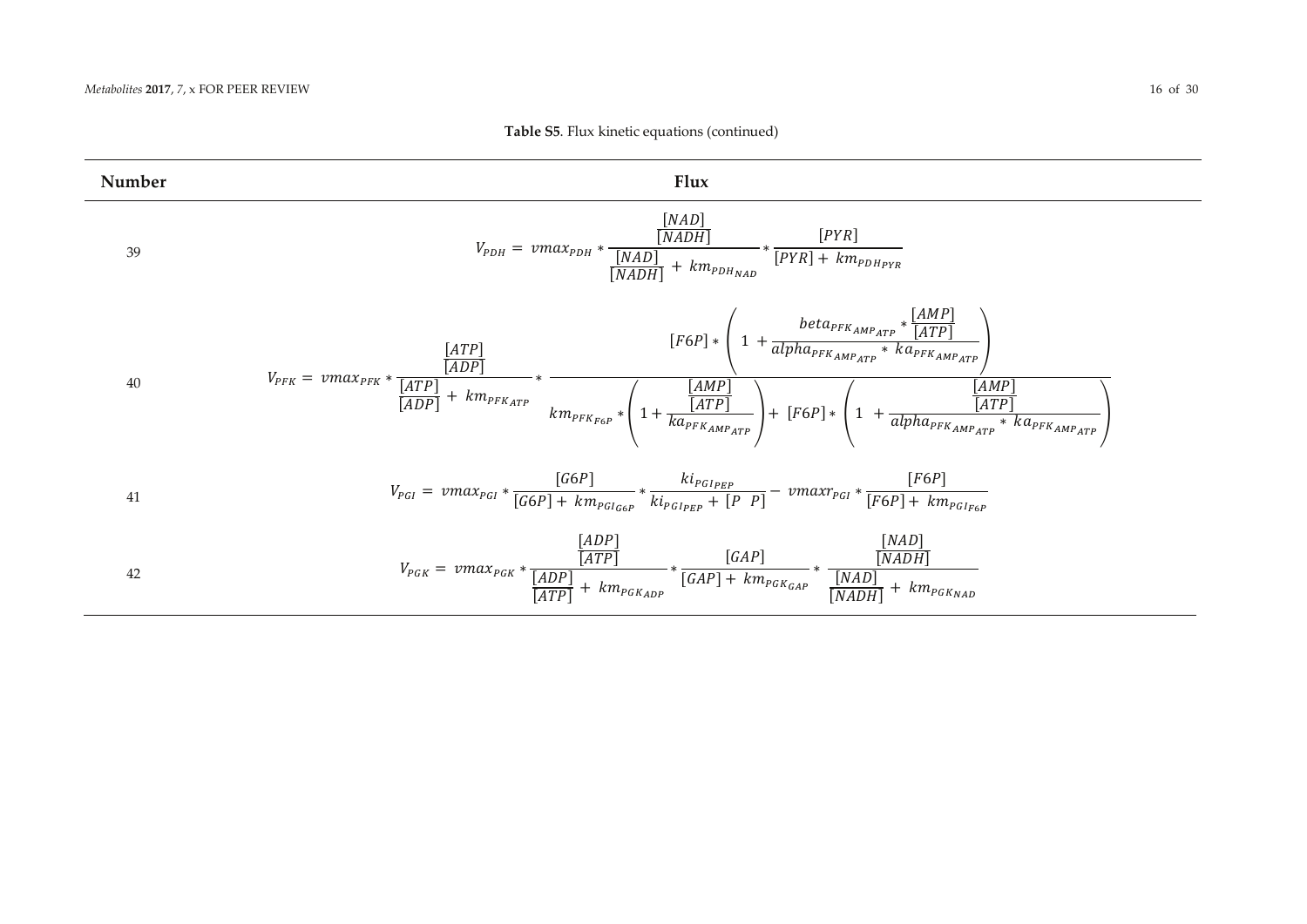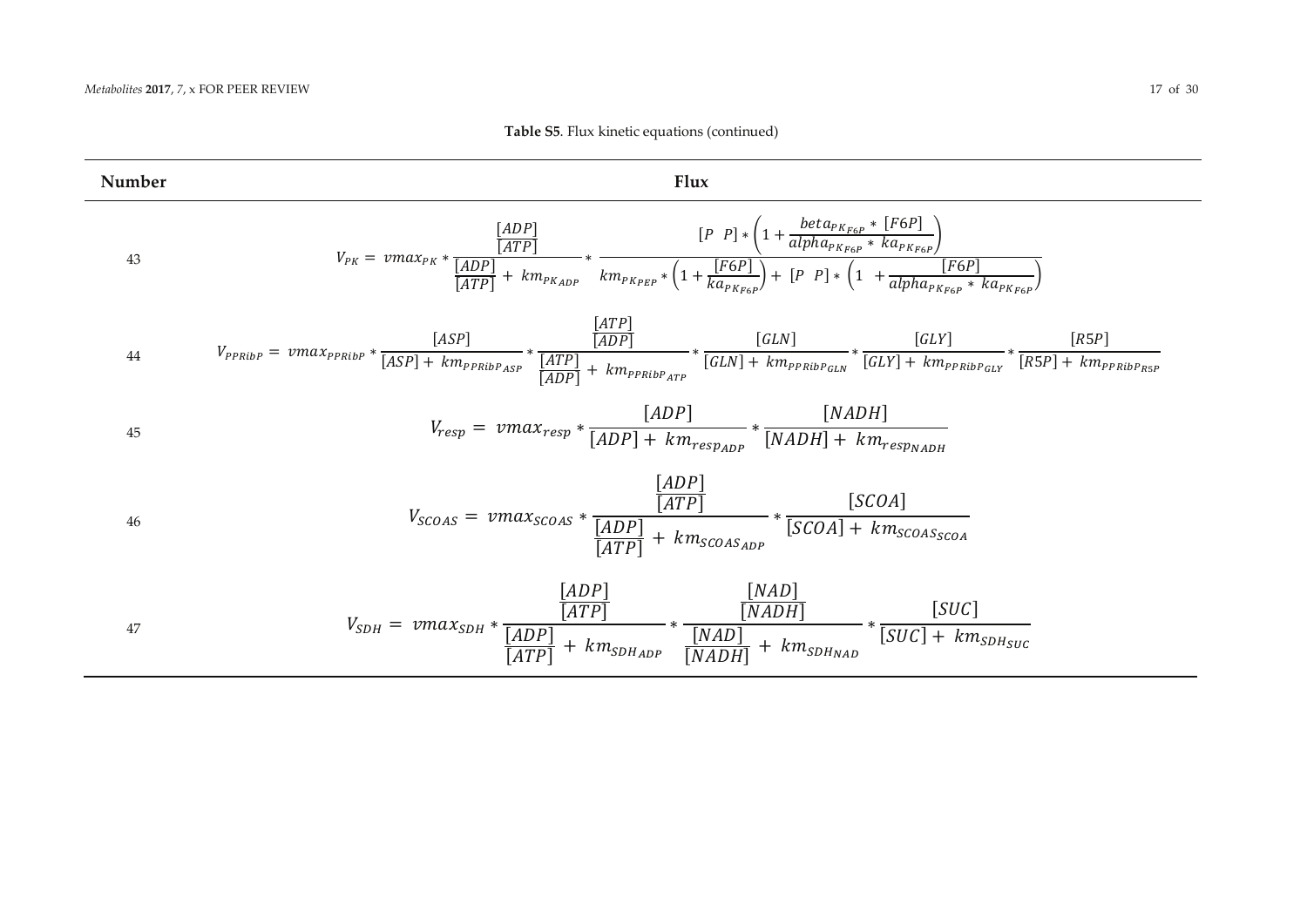| Number | Flux                                                                           |
|--------|--------------------------------------------------------------------------------|
| 48     | $[S \ R]$<br>$V_{SDHH} = \nu max_{SDHH} * \frac{1}{[S \ R] + km_{SDHHESER}}$   |
| 49     | [R5P]<br>$V_{TK} = \text{vmax}_{TK} * \frac{1}{[R5P] + \text{km}_{TK_{RSP}}}.$ |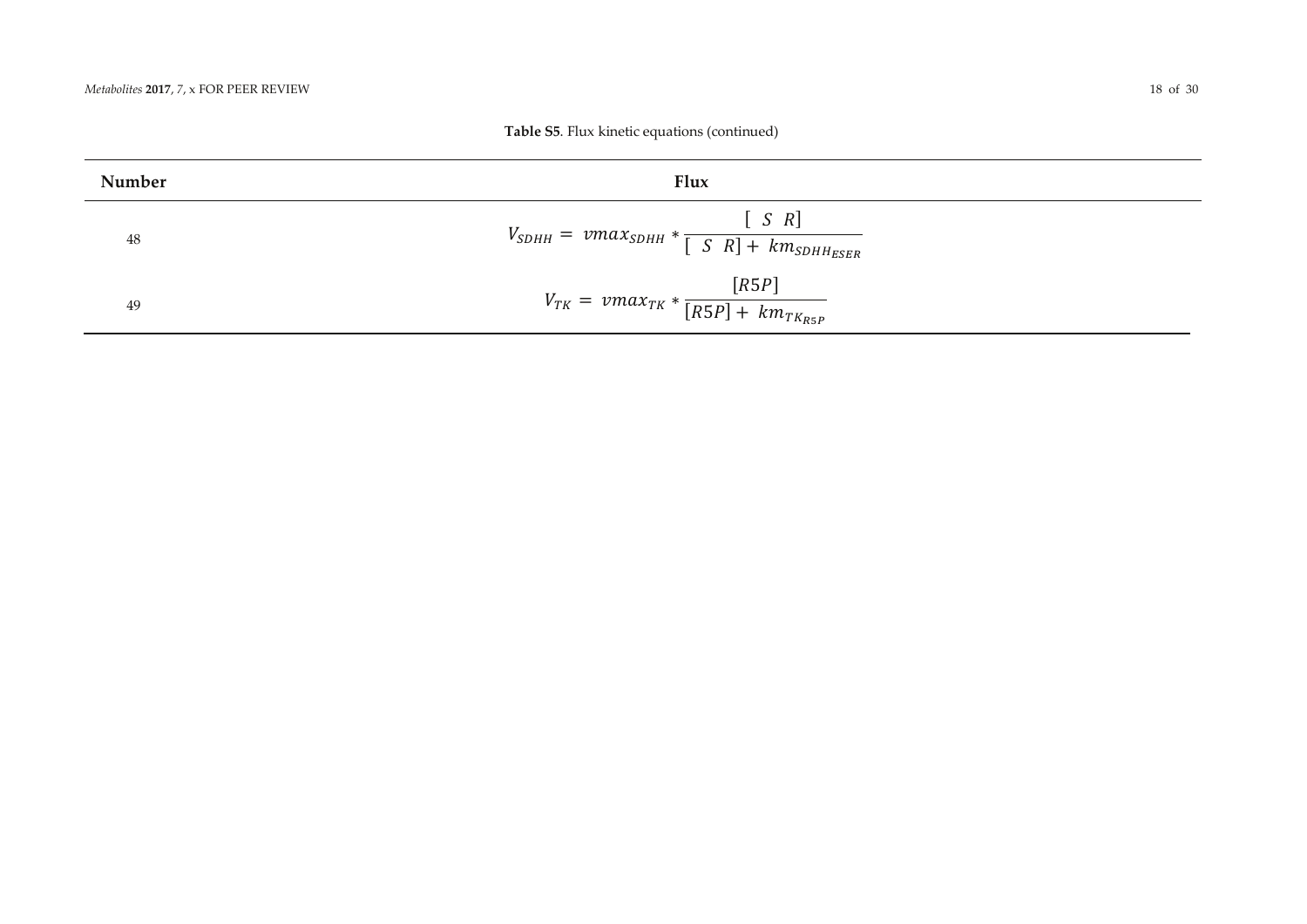| Equation<br>number | Differential equations                                                                                                                                                                                                                                                                                                                      |
|--------------------|---------------------------------------------------------------------------------------------------------------------------------------------------------------------------------------------------------------------------------------------------------------------------------------------------------------------------------------------|
| $\mathbf{1}$       | $\frac{d[ACCOA]}{dt} = (8 * V_{AAtosUC}) - V_{CS} + V_{PDH} - (V_{growth} * [ACCOA])$                                                                                                                                                                                                                                                       |
| $\overline{2}$     | $\frac{d[ADP]}{dt} = V_{AAtosuc} + (2 * V_{AK}) + V_{ARGt} + V_{ASNt} + V_{ASPt} + V_{ATPase} - V_{CK} + V_{GLNt} - V_{GLVt} + V_{GLYt} + V_{HK} + V_{NHG} + V_{PC}$<br>+ $V_{PFK}$ - $V_{PGK}$ - $V_{PK}$ + (4 * $V_{PPRib}$ ) - (4 * $V_{resp}$ ) - $V_{SCOAS}$ - $V_{SDH}$ - ( $V_{growth}$ * [ADP])<br>$+ (V_{arowthAPP} * V_{arowth})$ |
| $\mathfrak{Z}$     | $\frac{d[AKG]}{dt} = -(7 * V_{AAtosUC}) - V_{AKGDH} + V_{ALATA} - V_{ASTA} + V_{CITS} + V_{GLDH} - V_{HISARGTA} - V_{KOT} - (V_{growth} * [AKG])$                                                                                                                                                                                           |
| $\overline{4}$     | $\frac{d[AMP]}{dt} = -V_{AK} + V_{ASS} + V_{NAT} + (2 * V_{PPRibP}) - (V_{growth} * [AMP])$                                                                                                                                                                                                                                                 |
| $5\phantom{.}$     | $\frac{d[ARG]}{dt} = -V_{ARG1} + V_{ARGt} + V_{ASL} - V_{INOS} - (V_{growth} * [ARG])$                                                                                                                                                                                                                                                      |
| $6\,$              | $\frac{d[AS]}{dt} = -V_{ASL} + V_{ASS} - (V_{growth} * [AS])$                                                                                                                                                                                                                                                                               |
| $\overline{7}$     | $\frac{d[ASN]}{dt} = -V_{ASN} + V_{ASNt} - (V_{growth} * [ASN])$                                                                                                                                                                                                                                                                            |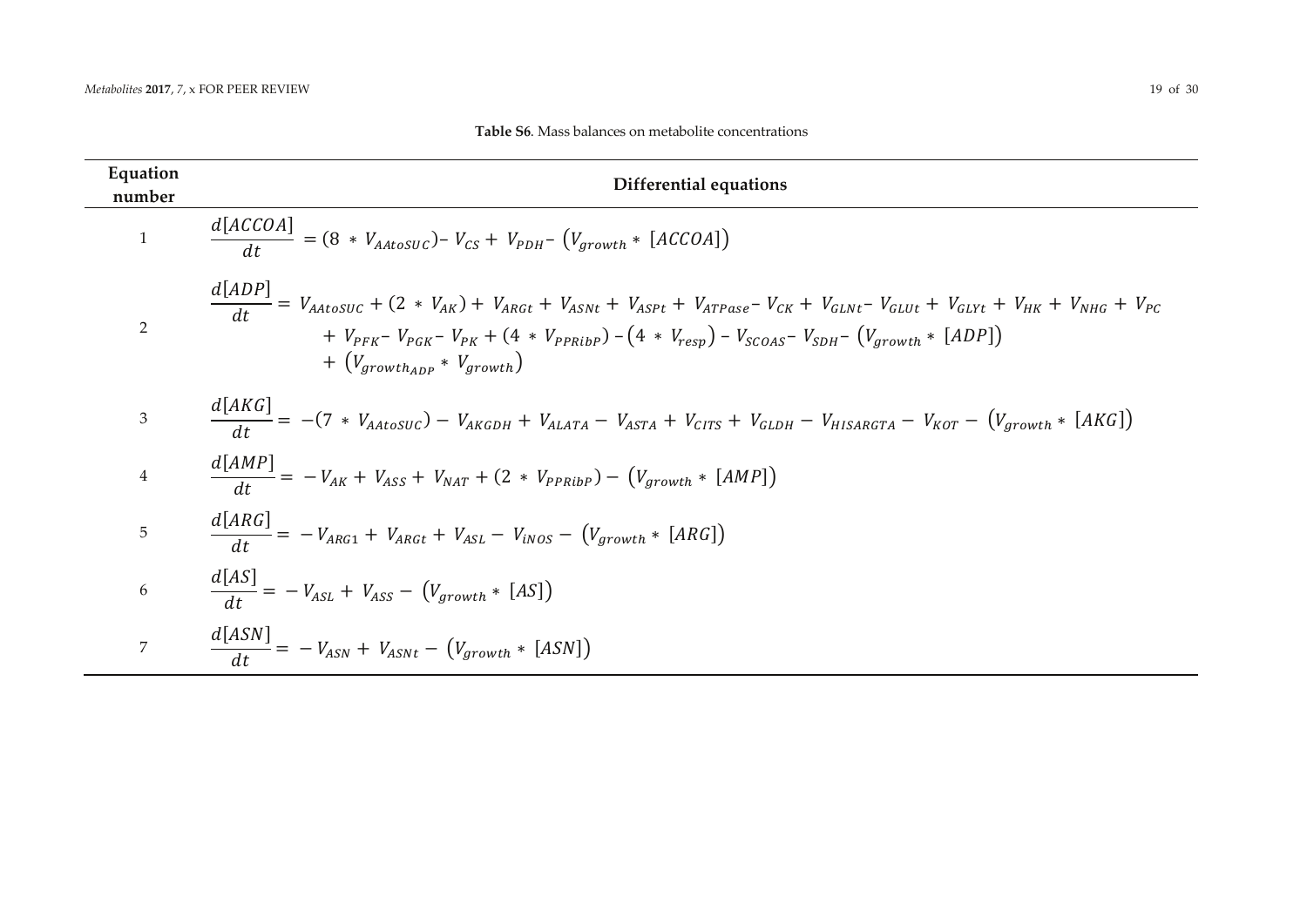| Equation<br>number | <b>Differential equations</b>                                                                                                                                                                                                                                                                                                                           |
|--------------------|---------------------------------------------------------------------------------------------------------------------------------------------------------------------------------------------------------------------------------------------------------------------------------------------------------------------------------------------------------|
| $8\,$              | $\frac{d[ASP]}{dt} = V_{ASN} + V_{ASPt} - V_{ASS} - V_{ASTA} - V_{PPRibP} - (V_{growth} * [ASP])$                                                                                                                                                                                                                                                       |
| 9                  | d[ATP]<br>$\frac{U(t+1)}{dt} = -V_{AAtosuc} - V_{AK} - V_{ARGt} - V_{ASNt} - V_{ASPt} - V_{ASS} - V_{ATPase} + V_{CK} - V_{GLNt} + V_{GLUt} - V_{GLYt} - V_{HK}$<br>$-(2 * V_{NAT}) - V_{NHG} - V_{PC} - V_{PK} + V_{PGK} + V_{PK} - (5 * V_{PPRibP}) + (4 * V_{resp}) + V_{SCOAS} + V_{SDH}$<br>$-(V_{arowth} * [ATP]) - (V_{arowth,rr} * V_{arowth})$ |
| 10                 | $\frac{d[CT]}{dt} = -V_{CITS} + V_{CS} - (V_{growth} * [CT]) - (V_{growth_{CIT}} * V_{growth})$                                                                                                                                                                                                                                                         |
| 11                 | $\frac{d[F6P]}{dt} = -V_{PFK} + V_{PGI} + (2 * V_{TK}) - (V_{growth} * [F6P])$                                                                                                                                                                                                                                                                          |
| 12                 | $\frac{d[FUM]}{dt} = V_{ASL} - V_{FUM} + V_{PPRibP} + V_{SDH} - (V_{growth} * [FUM])$                                                                                                                                                                                                                                                                   |
| 13                 | $\frac{d[G6P]}{dt}$ = -V <sub>G6PDH</sub> + V <sub>HK</sub> - V <sub>PGI</sub> - (V <sub>roth</sub> * [G6P]) - (V <sub>roth<sub>6</sub></sub> * V <sub>roth</sub> )                                                                                                                                                                                     |
| 14                 | $\frac{d[GAP]}{dt} = (2 * V_{PFK}) - V_{PGK} + V_{TK} - (V_{growth} * [GAP])$                                                                                                                                                                                                                                                                           |
| 15                 | $\frac{d[GLN]}{dt} = -V_{GLN} + V_{GLNt} - V_{NAT} - (2 * V_{PPRibP}) - (V_{growth} * [GLN])$                                                                                                                                                                                                                                                           |

| Table S6. Mass balances on metabolite concentrations (continued) |
|------------------------------------------------------------------|
|------------------------------------------------------------------|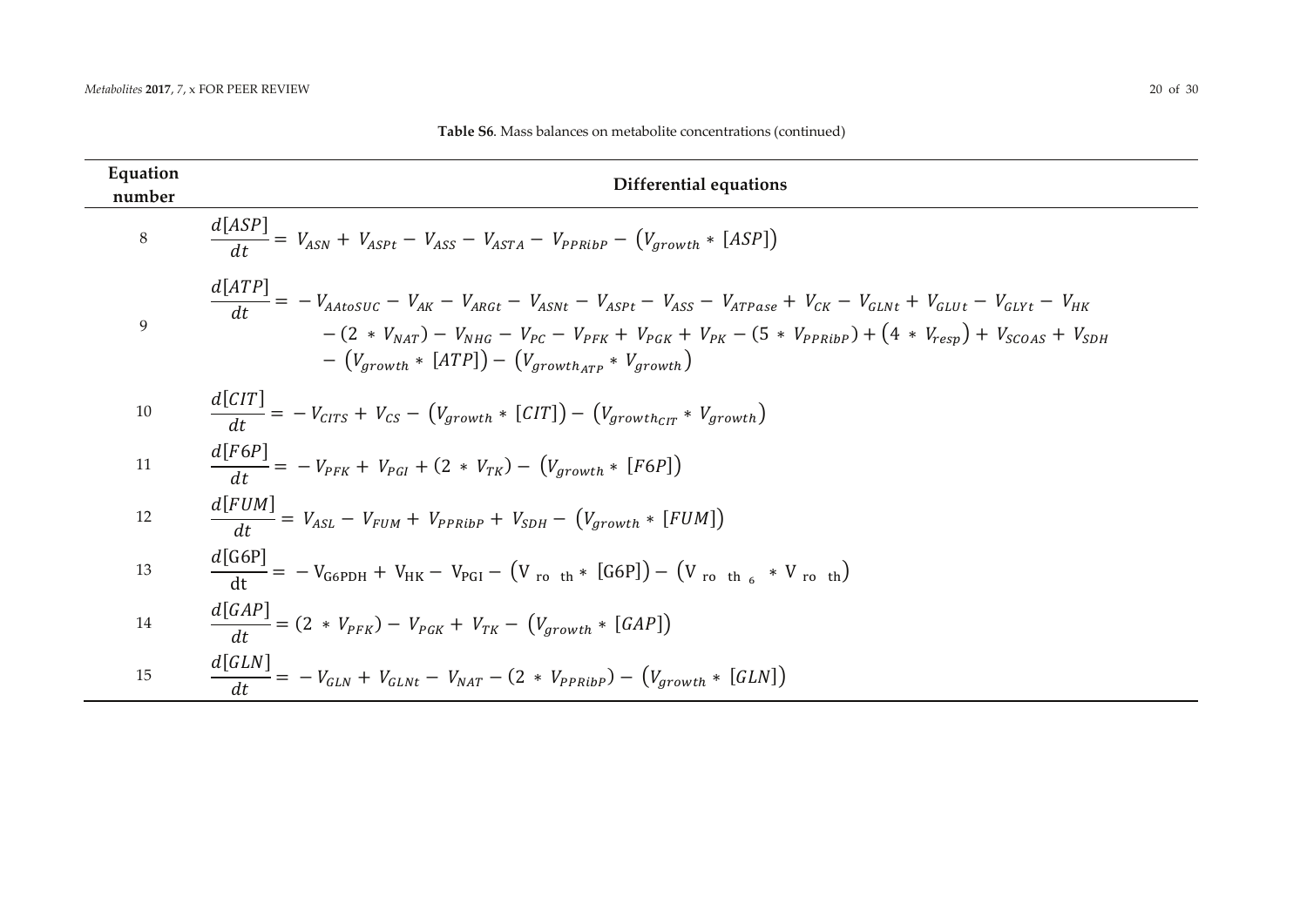| Equation<br>number | <b>Differential equations</b>                                                                                                                                                                                                   |
|--------------------|---------------------------------------------------------------------------------------------------------------------------------------------------------------------------------------------------------------------------------|
| 16                 | $\frac{d[GLU]}{dt} = (4 * V_{AAtosUC}) - V_{ALATA} + V_{ASTA} - V_{GLDH} + V_{GLN} - V_{GLUt} + (4 * V_{HISARGTA}) + V_{KOT} + V_{NAT} + (2 * V_{PPRibP})$<br>$- (V_{arowth} * [GLU])$                                          |
| 17                 | $d\frac{[GLY]}{dt} = V_{GLYt} - V_{PPRibP} - (V_{growth} * [GLY])$                                                                                                                                                              |
| 18                 | $\frac{d[MAL]}{dt} = V_{AAtosUC} + V_{FUM} - V_{ME} - V_{MLD} - (V_{growth} * [MAL])$                                                                                                                                           |
| 19                 | $\frac{d[NAD]}{dt} = -(9 * V_{AAtosUC}) - V_{AKGDH} - V_{CITS} - V_{GLDH} + V_{LDH} + (2 * V_{leak}) - V_{ME} - V_{MLD} + V_{NAT} - V_{NHG} - V_{PDH}$<br>$-V_{PGK} + (2 * V_{resp}) - (0.66 * V_{SDH}) - (V_{arowth} * [NAD])$ |
| 20                 | $\frac{d[NADH]}{dt} = (9 * V_{AAtosUC}) + V_{AKGDH} + V_{CITS} + V_{GLDH} - V_{LDH} - (2 * V_{leak}) + V_{ME} + V_{MLD} + V_{PDH} + V_{PGK}$<br>$-(2 * V_{resn}) + (0.66 * V_{SDH}) - (V_{growth} * [NADH])$                    |
| 21                 | $\frac{d[NADP]}{dt} = -(2 * V_{AAtosUC}) - (2 * V_{G6PDH}) - V_{INOS} + V_{NADPHox} + V_{NHG} - (V_{growth} * [NADP])$                                                                                                          |
| 22                 | $\frac{d[NADPH]}{dt} = (2 * V_{AAtosUC}) + (2 * V_{G6PDH}) + V_{INOS} - V_{NADPHox} - (V_{growth} * [NADPH])$                                                                                                                   |
| 23                 | $\frac{d[OXA]}{dt} = V_{ASTA} - V_{CS} + V_{MLD} + V_{PC} - (V_{growth} * [OXA])$                                                                                                                                               |

#### **Table S6**. Mass balances on metabolite concentrations (continued)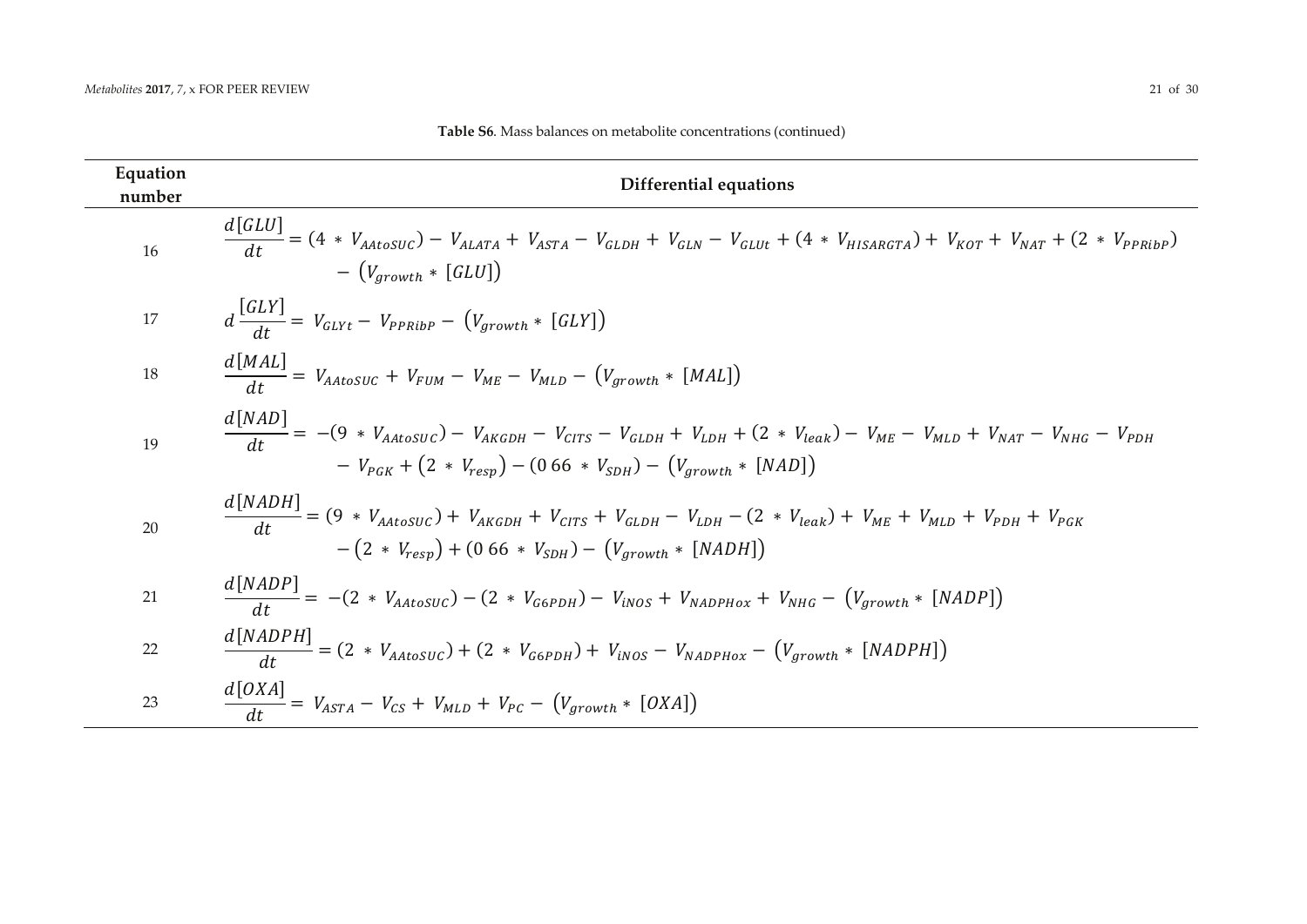| Equation<br>number | <b>Differential equations</b>                                                                                                       |
|--------------------|-------------------------------------------------------------------------------------------------------------------------------------|
| 24                 | $\frac{d[PCr]}{dt} = -V_{CK} - (V_{growth} * [PCr])$                                                                                |
| 25                 | $\frac{d[P \ P]}{dt} = V_{PGK} - V_{PK} - (V_{growth} * [P \ P])$                                                                   |
| 26                 | $\frac{d[PYR]}{dt} = -V_{ALATA} - V_{LDH} + V_{ME} - V_{PC} - V_{PDH} + V_{PK} + V_{SDHH} - (V_{growth} * [PYR])$                   |
| 27                 | $\frac{d[R5P]}{dt} = V_{G6PDH} - (2 * V_{NAT}) - V_{PPRibP} - ( * V_{TK}) - (V_{growth} * [R5P]) - (V_{growth_{R5P}} * V_{growth})$ |
| 28                 | $\frac{d[SCOA]}{dt} = V_{AKGDH} - V_{SCOAS} - (V_{growth} * [SCOA])$                                                                |
| 29                 | $\frac{d[SUC]}{dt} = ( * V_{AAtosUC}) + V_{SCOAS} - V_{SDH} - (V_{growth} * [SUC])$                                                 |
| $30\,$             | $\frac{d[ARG]}{dt} = ( -V_{ARGt} - V_{HISARGTA} - V_{growth_{EARG}} * V_{growth}) * ([X] * 1000)$                                   |
| 31                 | $\frac{d[ORN]}{dt} = (V_{ARG1} - V_{ocr}) * ([X] * 1000)$                                                                           |
| 32                 | $\frac{d[CTR]}{dt} = (-V_{ASS} + V_{INOS} + V_{OCT}) * ([X] * 1000)$                                                                |

**Table S6**. Mass balances on metabolite concentrations (continued)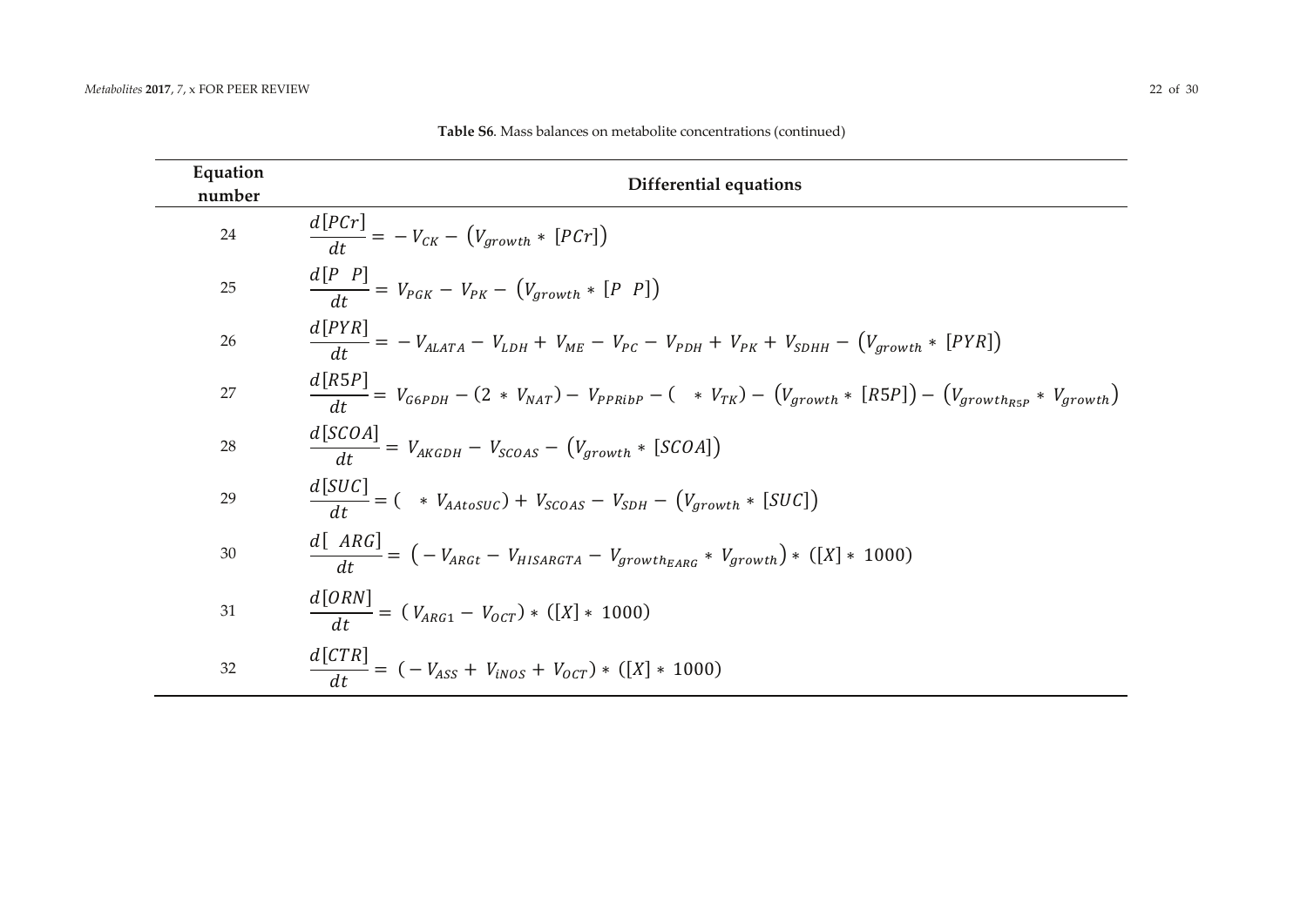ц.

| Equation<br>number | <b>Differential equations</b>                                                                                     |
|--------------------|-------------------------------------------------------------------------------------------------------------------|
| 33                 | $\frac{d[GLC]}{dt} = (-V_{HK}) * ([X] * 1000)$                                                                    |
| 34                 | $\frac{d[LAC]}{dt} = (V_{LDH}) * ([X] * 1000)$                                                                    |
| 35                 | $\frac{d[{\rm P}]}{dt}$ = $({\rm -V_{1D0}} - {\rm V_{ro}}_{\rm th_{E,R}} * {\rm V_{ro}}_{\rm th})*$ ([X] * 1000)  |
| 36                 | $\frac{d[\text{KYN}]}{dt} = (V_{\text{IDO}} - V_{\text{KO}}) * ([X] * 1000)$                                      |
| 37                 | $\frac{d[KY]}{dt}$ = (V <sub>KO</sub> ) * ([X] * 1000)                                                            |
| 38                 | $\frac{d[GL]}{dt}$ = $(V_{G \text{ Ut}} - V_{\text{ro th}_{E \text{ LU}}} * V_{\text{ro th}}) * ([X] * 1000)$     |
| 39                 | $\frac{d[GLN]}{dt} = (-V_{G Nt} - V_{ro th_{E LN}} * V_{ro th}) * ([X] * 1000)$                                   |
| 40                 | $\frac{d[{\text{ALA}}]}{dt} = (V_{A \ A \ A} - V_{\text{ro th}_{\text{EALA}}} * V_{\text{ro th}}) * ([X] * 1000)$ |
| $41\,$             | $\frac{d[}{dt} = (-V_{SDHH} - V_{ro} t_{hESER} * V_{ro} t_{h}) * ([X] * 1000)$                                    |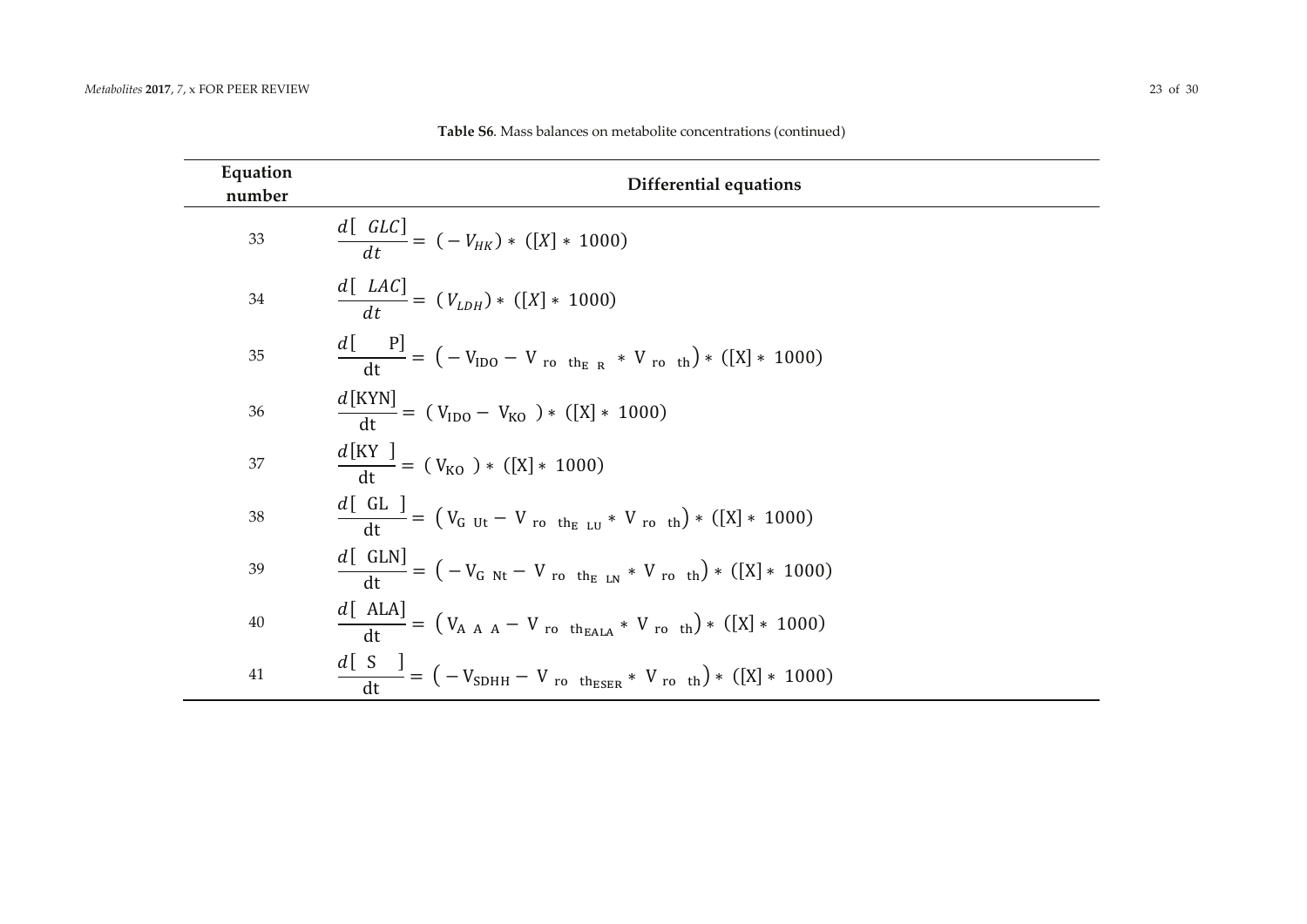ц.

 $\sim$ 

÷.

| Equation<br>number | <b>Differential equations</b>                                                                  |
|--------------------|------------------------------------------------------------------------------------------------|
| $42\,$             | $\frac{d[ASN]}{dt} = (-V_{ASNt} - V_{ro} t_{h_{EASN}} * V_{ro} t_{h})*(X] * 1000)$             |
| $43\,$             | $\frac{d[ASP]}{dt} = (-V_{ASPt} - V_{ro} t_{h_{EAS}} * V_{ro} t_{h}) * ([X] * 1000)$           |
| $\bf 44$           | $\frac{d[{\rm IL}]}{dt} = (-V_{\rm AAtoSUC} - V_{\rm rothelLE} * V_{\rm roth}) * ([X] * 1000)$ |
| $45\,$             | $\frac{d[VAL]}{dt} = (-V_{AAtoSUC} - V_{ro} t_{hEVAL}} * V_{ro} t_{h})* ([X] * 1000)$          |
| 46                 | $\frac{d[H]}{dt} = (-V_{\text{ro the HR}} * V_{\text{ro th}}) * ([X] * 1000)$                  |
| $47\,$             | $\frac{d[L]}{dt} = (-V_{AAtoSUC} - V_{ro} t_{BLEU} * V_{ro} t_{h}) * ([X] * 1000)$             |
| 48                 | $\frac{d[Y]}{dt} = (-V_{AAtoSUC} - V_{roth_E R} * V_{roth}) * ([X] * 1000)$                    |
| 49                 | $\frac{d[CYS]}{dt} = (-V_{\text{ro th}_{EC S}} * V_{\text{ro th}}) * ([X] * 1000)$             |
| $50\,$             | $\frac{d[$ LYS] = ( - V <sub>AAtoSUC</sub> - V ro th <sub>EL S</sub> * V ro th) * ([X] * 1000) |

Table S6. Mass balances on metabolite concentrations (continued)